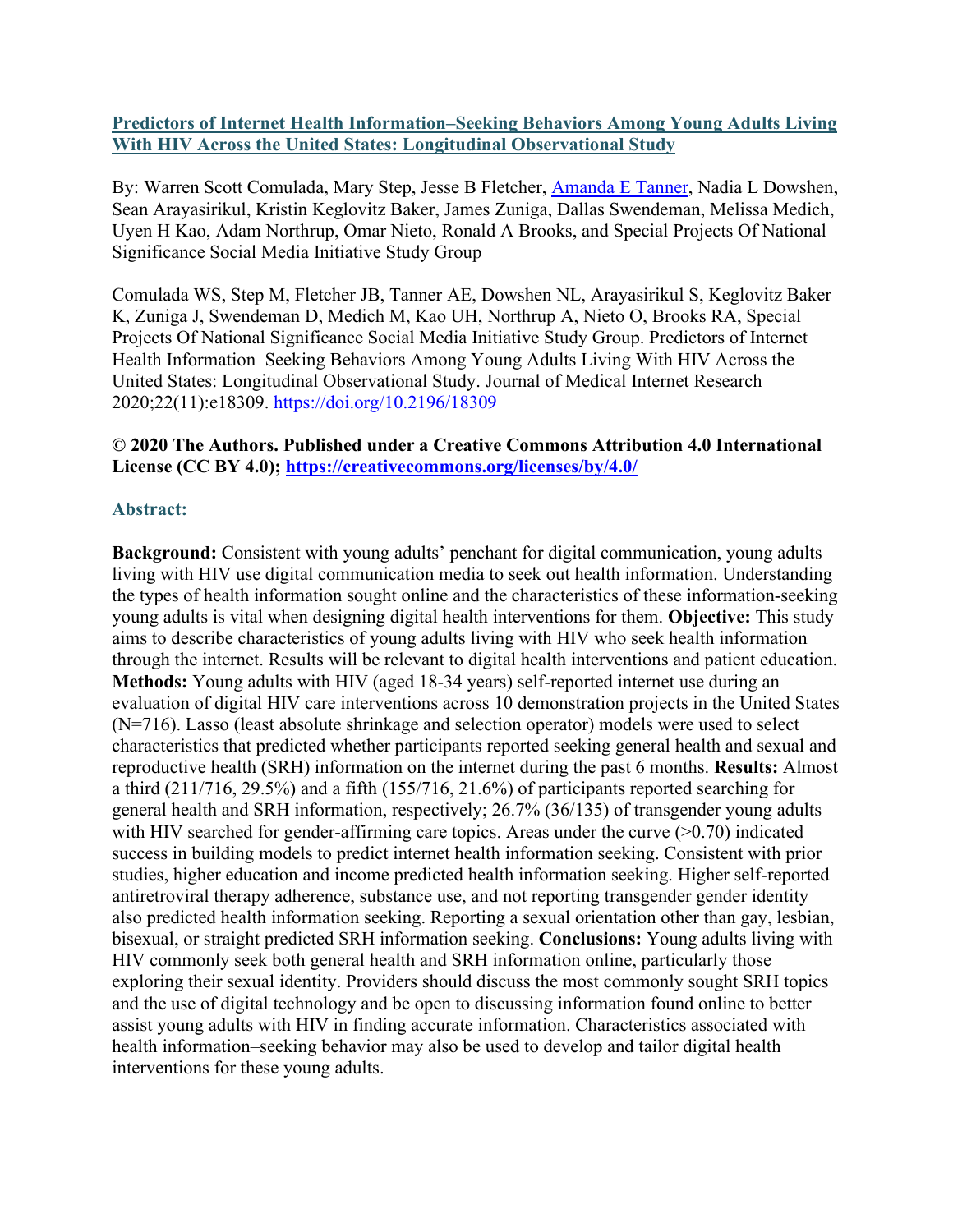**Keywords:** youth | young adults | HIV/AIDS | digital technology | health information seeking | general health | sexual and reproductive health | HIV stigma

# **Article:**

**\*\*\*Note: Full text of article below**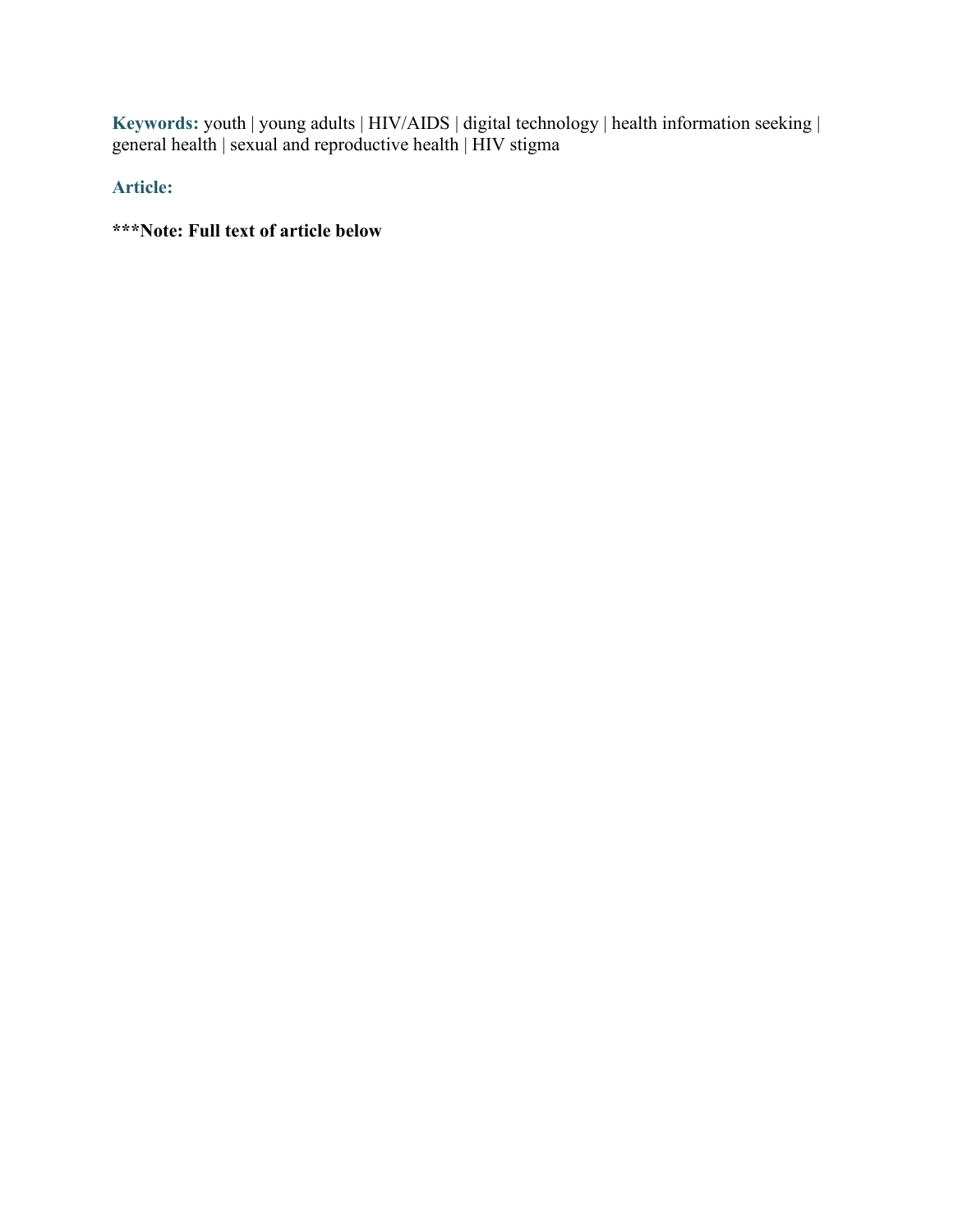Original Paper

# Predictors of Internet Health Information–Seeking Behaviors Among Young Adults Living With HIV Across the United States: Longitudinal Observational Study

Warren Scott Comulada<sup>1,2</sup>, DrPH; Mary Step<sup>3</sup>, PhD; Jesse B Fletcher<sup>4</sup>, PhD; Amanda E Tanner<sup>5</sup>, MPH, PhD; Nadia L Dowshen<sup>6</sup>, MD, MSHP; Sean Arayasirikul<sup>7</sup>, PhD; Kristin Keglovitz Baker<sup>8</sup>, PA-C, AAHIVS; James Zuniga<sup>8</sup>, BA; Dallas Swendeman<sup>1,2</sup>, PhD; Melissa Medich<sup>9</sup>, PhD; Uyen H Kao<sup>10</sup>, MPH; Adam Northrup<sup>10</sup>, MS; Omar Nieto<sup>10</sup>, BA; Ronald A Brooks<sup>10</sup>, PhD; Special Projects Of National Significance Social Media Initiative Study Group<sup>11</sup>

<sup>8</sup>Howard Brown Health Center, Chicago, IL, United States

<sup>9</sup>Center for the Study of Healthcare Innovation, Implementation and Policy, Health Services Research & Development, Veterans Affairs Greater Los Angeles Health Care System, US Department of Veteran Affairs, Los Angeles, CA, United States

<sup>11</sup>See Acknowledgments

# **Corresponding Author:**

Warren Scott Comulada, DrPH Department of Psychiatry and Biobehavioral Sciences University of California, Los Angeles 10920 Wilshire Blvd, Suite 350 Los Angeles, CA, 90024 United States Phone: 1 310 794 0938 Email: [wcomulada@mednet.ucla.edu](mailto:wcomulada@mednet.ucla.edu)

# *Abstract*

**Background:** Consistent with young adults' penchant for digital communication, young adults living with HIV use digital communication media to seek out health information. Understanding the types of health information sought online and the characteristics of these information-seeking young adults is vital when designing digital health interventions for them.

**Objective:** This study aims to describe characteristics of young adults living with HIV who seek health information through the internet. Results will be relevant to digital health interventions and patient education.

**Methods:** Young adults with HIV (aged 18-34 years) self-reported internet use during an evaluation of digital HIV care interventions across 10 demonstration projects in the United States (N=716). Lasso (least absolute shrinkage and selection operator) models were used to select characteristics that predicted whether participants reported seeking general health and sexual and reproductive health (SRH) information on the internet during the past 6 months.

**Results:** Almost a third (211/716, 29.5%) and a fifth (155/716, 21.6%) of participants reported searching for general health and SRH information, respectively; 26.7% (36/135) of transgender young adults with HIV searched for gender-affirming care topics. Areas under the curve (>0.70) indicated success in building models to predict internet health information seeking. Consistent with prior studies, higher education and income predicted health information seeking. Higher self-reported antiretroviral therapy adherence, substance use, and not reporting transgender gender identity also predicted health information seeking. Reporting a sexual orientation other than gay, lesbian, bisexual, or straight predicted SRH information seeking.

<sup>&</sup>lt;sup>1</sup>Department of Psychiatry and Biobehavioral Sciences, University of California, Los Angeles, Los Angeles, CA, United States

<sup>2</sup>Department of Health Policy and Management, University of California, Los Angeles, Los Angeles, CA, United States

<sup>&</sup>lt;sup>3</sup>College of Public Health, Kent State University, Kent, OH, United States

<sup>&</sup>lt;sup>4</sup> Friends Research Institute, Inc, Los Angeles, CA, United States

<sup>5</sup>Department of Public Health, University of North Carolina Greensboro, Greensboro, NC, United States

<sup>&</sup>lt;sup>6</sup>Division of Adolescent Medicine, Children's Hospital of Philadelphia, Philadelphia, PA, United States

<sup>7</sup>Department of Pediatrics, University of California, San Francisco, San Francisco, CA, United States

<sup>&</sup>lt;sup>10</sup>Department of Family Medicine, University of California, Los Angeles, Los Angeles, CA, United States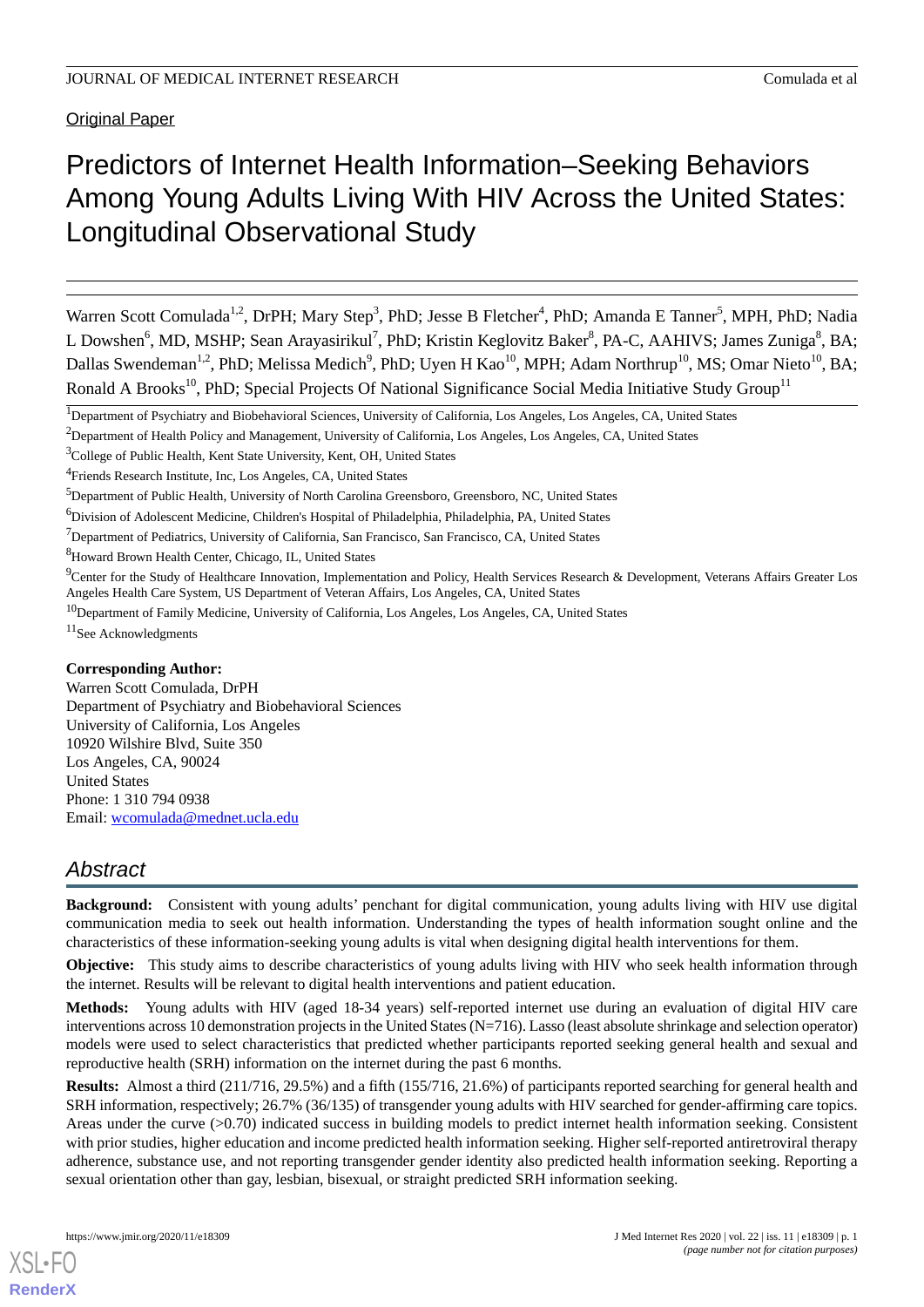**Conclusions:** Young adults living with HIV commonly seek both general health and SRH information online, particularly those exploring their sexual identity. Providers should discuss the most commonly sought SRH topics and the use of digital technology and be open to discussing information found online to better assist young adults with HIV in finding accurate information. Characteristics associated with health information–seeking behavior may also be used to develop and tailor digital health interventions for these young adults.

(*J Med Internet Res 2020;22(11):e18309*) doi: [10.2196/18309](http://dx.doi.org/10.2196/18309)

#### **KEYWORDS**

youth; young adults; HIV/AIDS; digital technology; health information seeking; general health; sexual and reproductive health; HIV stigma

# *Introduction*

Interventions for young adults living with HIV (YALH) increasingly capitalize on the popularity and integration of digital communication media into daily routines. Social media use has saturated the information landscape in the United States, with near-ubiquitous social media platform use among those younger than 30 years [\[1](#page-13-0)]. Consistent with their heavy use of digital forms of communication, youth and young adults use digital communication media to seek out personalized and pertinent health information [\[2](#page-13-1)]. Though an income-based digital divide persists [[3\]](#page-13-2), reliance on electronic health information is common among youth from marginalized populations, including those living with HIV [\[4](#page-13-3)] and unstably housed [[5\]](#page-13-4). In fact, almost half (47%) of runaway and homeless youth sought information about HIV or other STIs, and 40% sought information about sex or sexuality from online sources [\[5](#page-13-4)].

While the penchant for digital communication among youth and young adults can be harnessed to develop digital health interventions (eg, interventions that provide health information through online sources, social media, and text messages), these strategies are challenged by the growing levels of health misinformation available from digital sources [\[6](#page-13-5)]. Younger people often need guidance engaging with accurate health information designed for them. Understanding the types of health information sought online and the characteristics of these information-seeking young adults, especially vulnerable or stigmatized populations, is vital when designing digital health interventions to reach these communities.

Prior studies on internet health information seeking have focused on the general population and patient populations not living with HIV, mostly adults. These studies demonstrated that certain characteristics, including greater socioeconomic stability [\[7](#page-13-6),[8\]](#page-13-7), more internet experience [\[9](#page-13-8)], female gender [[8\]](#page-13-7), less perceived social support [\[10](#page-13-9)], better health care provider relationships, and greater health engagement are associated with greater online health information seeking [[11\]](#page-13-10). Behavioral characteristics, including poorer mental or physical health and alcohol and tobacco use also correlate with internet health information seeking [\[7](#page-13-6),[8](#page-13-7)[,12](#page-13-11)]. Importantly, Mitchell et al [[13\]](#page-13-12) found that sexual minority youth are more likely to use the internet to seek sexual health information than their heterosexual counterparts.

In one notable addition to the literature, Calvert et al [\[14](#page-13-13)] evaluated adults living with HIV and found that greater socioeconomic stability was associated with greater engagement

with online health information seeking. Studies focused specifically on how YALH seek health information are needed because the stigma associated with HIV is a known barrier to care [\[15](#page-13-14)]. Stigma and the intersectionality of multiple marginalized identities (racial/ethnic minority, gender identity, sexual orientation) of many YALH may represent opportunities for safe exploration and information seeking through digital spaces [[16\]](#page-13-15). Furthermore, a robust examination of predictive models of internet health-seeking behaviors will provide valuable information for tailoring digital interventions to YALH.

To address this goal, analyses for this paper applied machine learning (ML) methods to data from a digital health intervention initiative for YALH to identify salient characteristics that predict internet health-seeking behaviors. The comprehensive model of information seeking [\[17](#page-13-16)] and correlates of online health seeking from prior studies provided a framework for selecting candidate predictors. An individual's sociodemographic characteristics were conceptualized as preceding, and even influencing, where people seek information [\[18](#page-13-17)]. Information seeking refers to intentional efforts made by individuals to satisfy their information needs or goals [\[18\]](#page-13-17), such as HIV-related health care needs. As a secondary aim, the study evaluated individual predictors selected by ML methods and compared these findings with extant literature.

# *Methods*

#### **Participants**

Data used for this analysis were collected as part of an initiative funded by the Health Resources and Services Administration to evaluate digital health interventions targeting young people living with HIV (aged 13 to 34 years) across 10 demonstration sites in the United States. Digital interventions were developed by each site and varied in content and delivery format, which included automated text messaging, mobile apps, and social media. Common intervention elements included health promotion messages, enhanced communication with intervention staff using digital communication tools, and HIV medication and medical care appointment reminders. All interventions targeted HIV care continuum outcomes and were evaluated over 18 months.

Young people living with HIV were recruited in the following cities from October 2016 through May 2018: Chicago, Illinois; Cleveland, Ohio; Corpus Christi, Texas; Hershey, Pennsylvania; Los Angeles, California; New York, New York; Philadelphia, Pennsylvania; San Francisco, California; St Louis, Missouri;

```
XS • FO
RenderX
```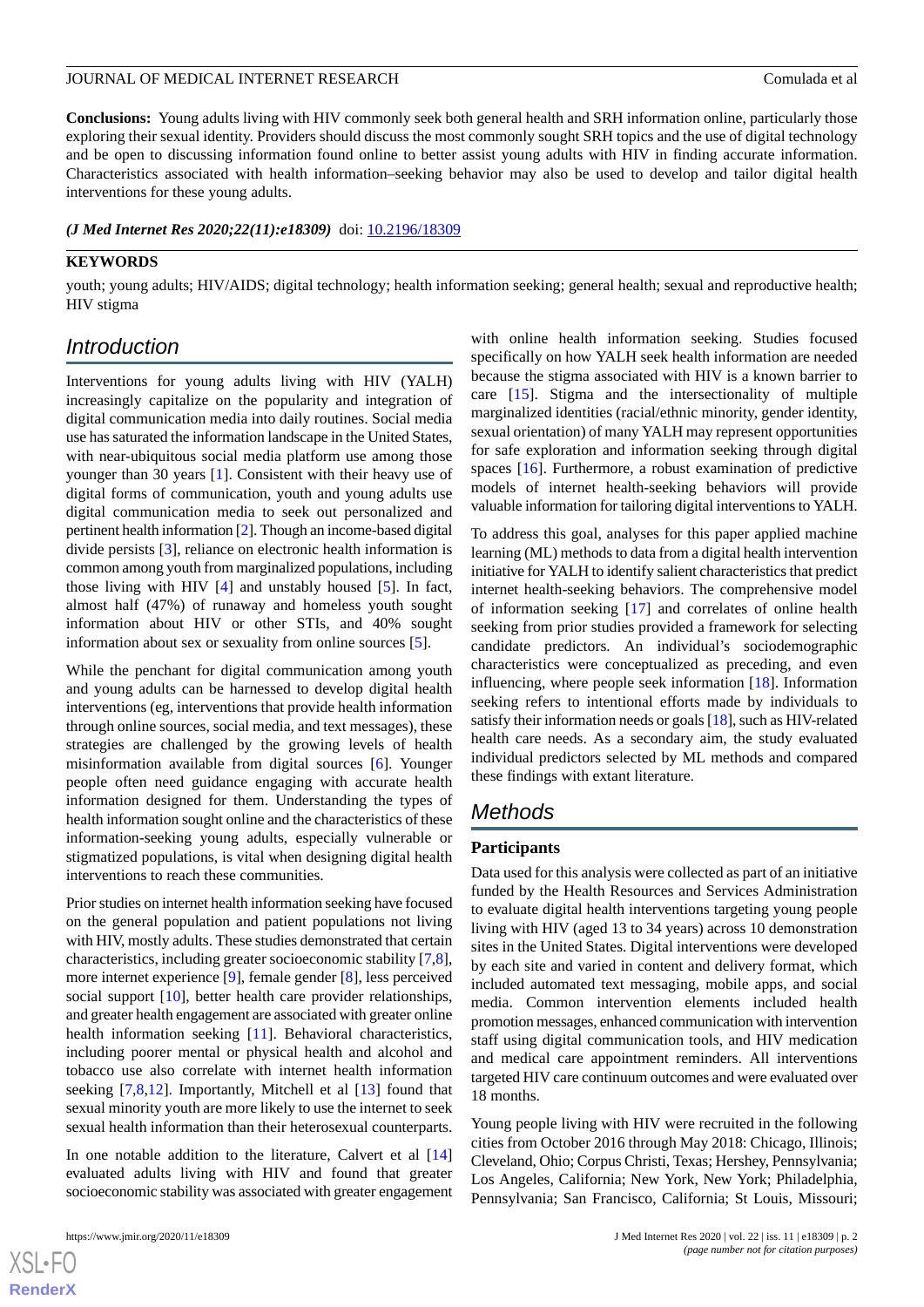and Winston-Salem, North Carolina. Recruitment took place through community and university clinics, health departments, a hospital system, and a community research site. Eligibility for study enrollment required young people to have a confirmed HIV diagnosis, be between the ages of 13 and 34 years, be capable of filling out audio computer-assisted self-interview (ACASI) assessments administered in English or Spanish, and meet at least one of the following criteria based on the US Department of Health and Human Services (HHS) common core indicators for monitoring HHS-funded HIV care services: (1) newly diagnosed with HIV within the last year upon enrollment, (2) not newly diagnosed and not currently engaged in HIV care, (3) never linked to HIV medical care, regardless of the duration of HIV infection, and (4) not virally suppressed, defined as having a viral load of 200 copies/mL or greater. Demonstration sites had additional eligibility criteria, such as being a patient at the site's clinic or owning a smartphone, if required by their digital health intervention. Participants from all genders, races and ethnicities, and sexual orientations were included in the initiative. Details on the initiative and the intervention typology across sites are described in Medich et al [[19\]](#page-13-18).

[Figure 1](#page-4-0) shows the process used to select participants for analysis. Analyses in this paper incorporated predictors measured at baseline and outcomes measured at 6 months post enrollment (N=720 participants). Participants with missing baseline or 6-month assessments were excluded. Missing data occurred from errors saving electronic assessment files or missing assessments (eg, due to attrition after the baseline assessment). There were only 4 participants younger than 18 years old, making it difficult to model health-seeking behaviors in this group. Moreover, the younger participants represented a different patient population in terms of clinical practice. Therefore, they were excluded, and the final analytical sample contained 716 YALH.

<span id="page-4-0"></span>Figure 1. Sample selection process for analyses using baseline data to predict internet health information–seeking behaviors assessed 6 months after baseline. YALH: young adults living with HIV.



#### **Procedure**

All data collection procedures for the cross-site evaluation were approved by the institutional review board at the University of California, Los Angeles (UCLA; No. 15-001625), the institution that was responsible for collecting and evaluating data across the sites. At enrollment, each site screened, consented, and administered a baseline ACASI assessment to participants using Questionnaire Design Studio software (Nova Research Company). Sites also collected participants'medical chart data, either by hand abstraction or from administrative records associated with the receipt of Ryan White HIV/AIDS Program

data were obtained by sites every 6 months over the 18-month follow-up period. Sites submitted deidentified ACASI and medical chart data to the UCLA evaluation center through a web-based secure portal.

funds. ACASI assessments were administered and medical chart

#### **Measures**

Measures treated as predictors were assessed at baseline. After baseline assessment began, measures that better captured evolving trends in technology usage among lesbian, gay, bisexual, transgender, and queer or questioning youth than baseline measures were developed and added to the 6-month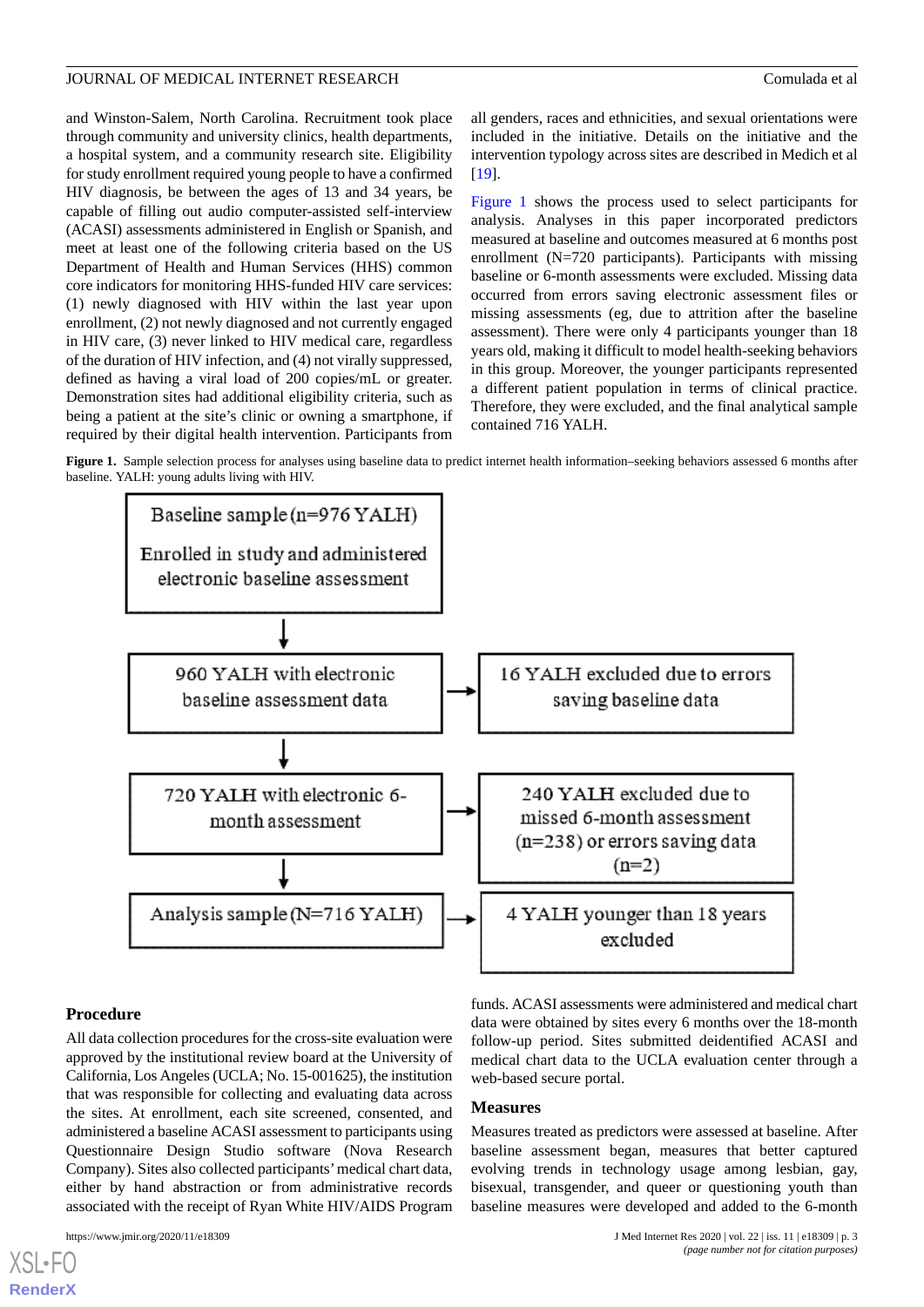follow-up assessment. These measures are treated as outcomes in the analyses.

#### **Predictors Measured at Baseline**

#### *Sociodemographic Characteristics*

Age was calculated from the self-reported month and year of birth. Participants were asked to specify the race with which they identified and indicate whether they were Hispanic or Latinx. They designated their current gender identity with categories for male, female, transgender man, transgender woman, genderqueer or nonconforming, or other gender identity. Participants were also asked to categorize their sexual orientation as straight, lesbian or gay, bisexual, queer, other, or don't know/not sure; responses indicating "other" varied, included pansexual, nonsexual, and refusals to answer. Participants specified whether they were currently in school and the highest level of education they had completed. They were also asked to report monthly income "from all sources combined" and their current employment status (eg, full-time, part-time, student, or disabled). Housing stability was assessed by asking participants to indicate which type of place they stayed in the most in the past week (eg, a house or homeless shelter).

#### *Region*

Most transgender women were recruited in Los Angeles, since the Los Angeles site intervention targeted transgender women. Collinearity that would have resulted by including site and gender identity as predictors was addressed by replacing site with a predictor based on Census Bureau regions for the United States. Categories were created for the West (Los Angeles and San Francisco, California), Midwest (Chicago, Illinois; Cleveland, Ohio; and St Louis, Missouri), South (Corpus Christi, Texas, and Winston-Salem, North Carolina), and Northeast regions (Hershey and Philadelphia, Pennsylvania, and New York, New York).

#### *Health Insurance*

Participants were asked what type of health insurance they had. Insurance status was dichotomized as being insured versus not being insured or not knowing one's insurance status.

#### *Time Since HIV Diagnosis*

Time since HIV diagnosis was calculated as the number of years between the self-reported HIV diagnosis date and the baseline assessment date.

#### *Antiretroviral Therapy Adherence*

Antiretroviral therapy (ART) adherence was assessed using the self-rating scale item [[20](#page-13-19)[,21](#page-14-0)]. Categories were collapsed to indicate low ("very poor" or "poor"), neutral ("fair"), or high adherence ("good", "very good", or "excellent").

#### *Viral Load*

Viral load data were obtained via abstraction from patient medical records. Viral load was categorized as suppressed (at less than 200 copies/mL), unsuppressed, or missing. A missing data category was included because sites were unable to obtain medical chart data on all participants.

#### *Doctor's Office Visitation*

Similar to viral load, HIV-related ambulatory care visit attendance was obtained from medical record data. Attendance was categorized as having had an HIV medical visit in the past 6 months, not having had an HIV visit in the past 6 months, or missing.

#### *Health Engagement*

Health engagement was also assessed through the youth engagement with health services (YEHS) survey [\[22](#page-14-1)]. Responses were summed across 2 YEHS subscales for health access literacy (5 items; Cronbach  $\alpha = .81$ ) and health self-efficacy (5 items; Cronbach  $\alpha = .89$ ).

#### *Provider Empathy*

The consultation and relational empathy measure was used to assess participants'perceptions of health care provider empathy (10 items; Cronbach  $\alpha$ =.98) [\[23](#page-14-2)].

#### *Substance Use*

Participants were asked to indicate any nonprescribed substances they used but did not inject in the past 6 months from a checklist (ie, recent use). Both proper names and street names of substances were presented in the checklist, such as methamphetamine and "Tina." Indicator variables were created to denote use (1) or nonuse (0) for alcohol, tobacco, marijuana, and other substances, such as synthetic marijuana, methamphetamine, cocaine, heroin, and painkillers. Other substances were not modeled separately due to self-reported rates of use that were less than 10%, except for methamphetamines (118/720, 16.3%), inhalants (113/720, 15.7%), and powder cocaine (88/720, 12.2%). Participants were asked about lifetime and recent injection drug use, excluding prescribed medications.

# *Perceived Confidence in Receiving Social Support From Family and Friends*

Perceived social support availability from family and friends was assessed through 3 social support items from the coping self-efficacy scale (3 items; Cronbach  $\alpha$ =.83) [[24\]](#page-14-3), in which participants were asked about confidence in receiving support from family and friends on a scale from 0 (not confident at all) to 10 (very confident).

#### *HIV Status Disclosure*

HIV status disclosure was dichotomized as disclosure to one or more individuals or to none based on the participant response to having ever told anyone that they have HIV. If they had disclosed their status, they were asked to indicate types of individuals to whom they disclosed their HIV status (eg, partners and family members).

#### *HIV-Related Stigma*

HIV-related stigma was assessed through the revised HIV stigma scale (10 items; Cronbach  $\alpha = .89$ ) [[25\]](#page-14-4). Using a scale from 1 (strongly disagree) to 4 (strongly agree), respondents were asked to rate their agreement with statements about experiencing HIV stigma.

```
XSL•FO
RenderX
```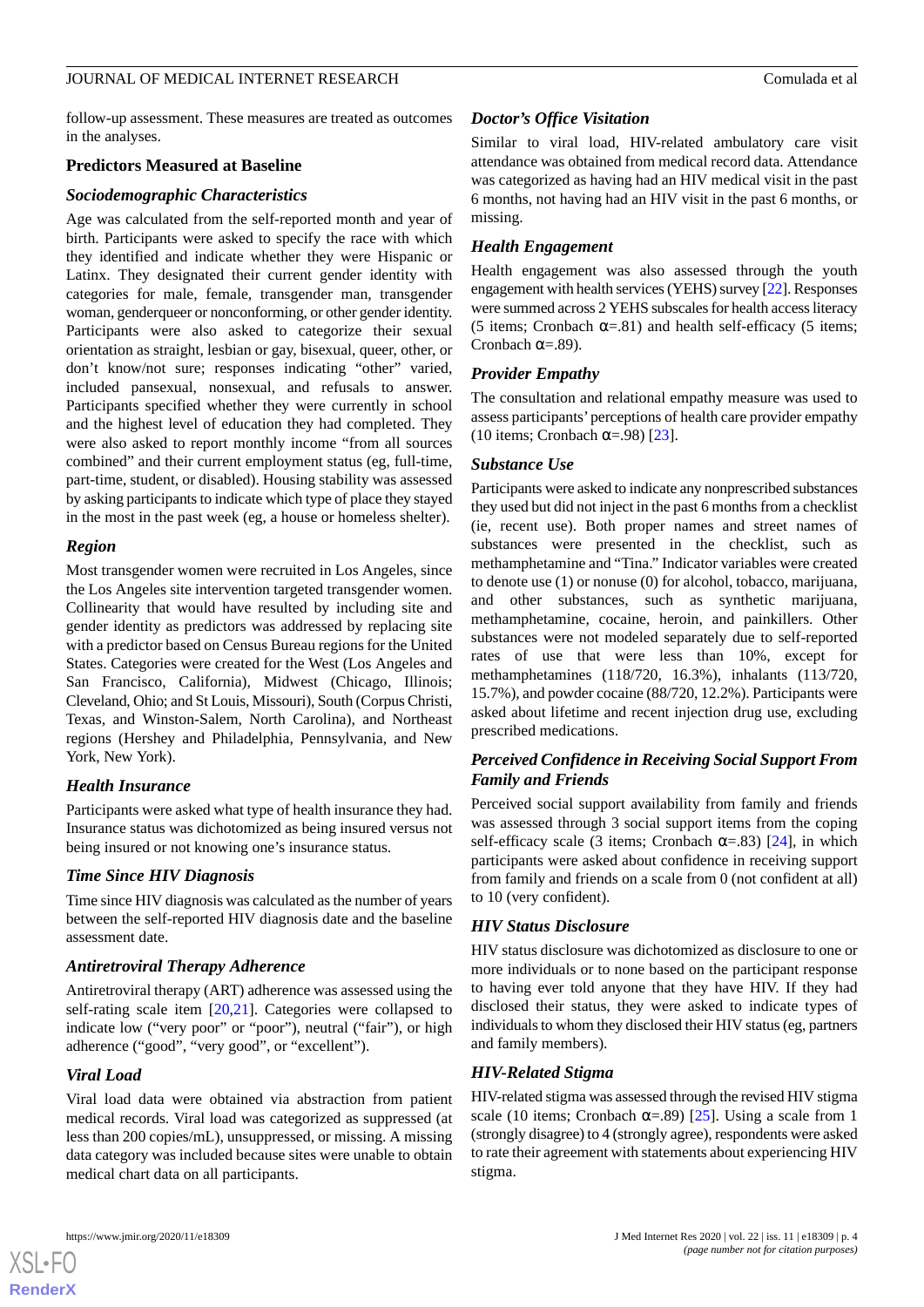#### *General Physical and Mental Health*

General physical and mental health quality of life was assessed with 4 questions from the 12-item Short-Form Health Survey [[26\]](#page-14-5). Participants were asked if they "felt calm and peaceful," had "a lot of energy," or "felt downhearted and blue" over the past 4 weeks. The 3 items were summed to create a mental health measure (Cronbach  $\alpha = 66$ ). Participants were also asked how often their physical health or emotional problems interfered with social activities.

# *The Media and Technology Usage and Attitudes Scale*

The Media and Technology Usage and Attitudes Scale (MTUAS) subscales [[27\]](#page-14-6) were administered to assess the frequency of digital communication use, including emailing (4 items; Cronbach  $\alpha = .88$ ), texting (4 items; Cronbach  $\alpha = .67$ ), smartphone use (9 items; Cronbach  $\alpha$ =.90), internet searching (4 items; Cronbach  $\alpha = .91$ ), and general social media use (9) items; Cronbach  $\alpha = 92$ ). Subscales on positive attitudes toward technology (6 items; Cronbach  $\alpha$ =.88), anxiety about being without technology or dependence on technology (3 items; Cronbach  $\alpha$ =.88), and negative attitudes toward technology (3 items; Cronbach  $\alpha = 81$ ) were also administered.

### *Outcomes Measured at 6 Months Post Enrollment*

Participants were asked what types of digital media and communication tools they used and what types of information were sought and discussed. For this analysis, the focus centered on questions that queried the types of information that were sought through the internet. Sexual health information (eg, practicing safer sex and HIV information) discussed or sought through text messaging, email, private messaging, and social networking applications is also presented to describe the sample. Two binary outcome measures were created for (1) having looked up general health (GH) information on the internet in the past 6 months and (2) having looked up sexual and reproductive health (SRH) information on the internet in the past 6 months. Transgender health information seeking (eg, gender-affirming hormone information) was also assessed, but rates were too low to analyze using ML models.

#### **Statistical Analysis**

All analyses were conducted using R software (version 3.5.3; R Project for Statistical Computing) [\[28](#page-14-7)]. Data were randomly split into training (537/720, 74.6%) and testing data sets (179/720, 24.9%). A ML approach was chosen to meet the aims of the paper to build a predictive model and evaluate individual predictors selected by the model. In this vein, we used lasso (least absolute shrinkage and selection operator) regression as

the ML approach because it fits a model to all candidate predictors and shrinks regression coefficients to zero for predictors that do not adequately contribute to error minimization. In other words, lasso regression provides a distinguishable subset of predictors, in contrast to ridge regression, which does not constrain regression coefficients to be zero, or to other ML approaches that provide less interpretable parameter estimates, such as random forest algorithms. The glmnet R package [\[29](#page-14-8)] was used to fit lasso logistic regression models to the training data set using 10-fold

Accuracy of the lasso models was gauged by using parameter estimates to predict internet health information seeking in the test data and comparing predictions to observed outcome values. Receiver operating curves (ROCs) were plotted to evaluate the sensitivity and specificity of predictions over a range of probability thresholds. Areas under the ROC curve (AUCs) are presented to gauge the accuracy of predictions. An AUC of 0.50 indicates a model that performs no better than chance.

validation to select predictors for seeking general health

information and SRH information via the internet.

Traditional logistic regressions were fit to the training data using predictors selected by lasso models to aid interpretation of associations between predictors and internet health seeking. Odds ratios (ORs) are reported. Statistical significance levels are not presented due to difficulties interpreting regression coefficient *P* values for subsets of predictors selected using ML algorithms.

# *Results*

# **Sample Characteristics**

[Tables 1](#page-7-0) and [2](#page-9-0) show variables that were evaluated as candidate predictors of seeking health information on the internet across the 10 demonstration sites  $(N=716)$ . Two-thirds of the participants were aged 25 to 34 years (483/716, 67.5%). Half of the participants reported a non-Latinx African American racial/ethnic identity (362/716, 50.6%); 27.9% (200/716) reported Latinx ethnicity. Most participants reported male gender (506/716, 70.7%). Nearly one-fifth (130/716, 18.2%) of participants identified as transgender women, and 5 of the 716 participants identified as transgender men (.01%). Approximately half of the participants identified as gay or lesbian (393/716, 54.9%), and half reported having no more than a high school education and access to stable housing (368/716, 51.4% and 363/716, 50.7%, respectively). The median monthly income was US \$800 (IQR US \$200 to \$1500).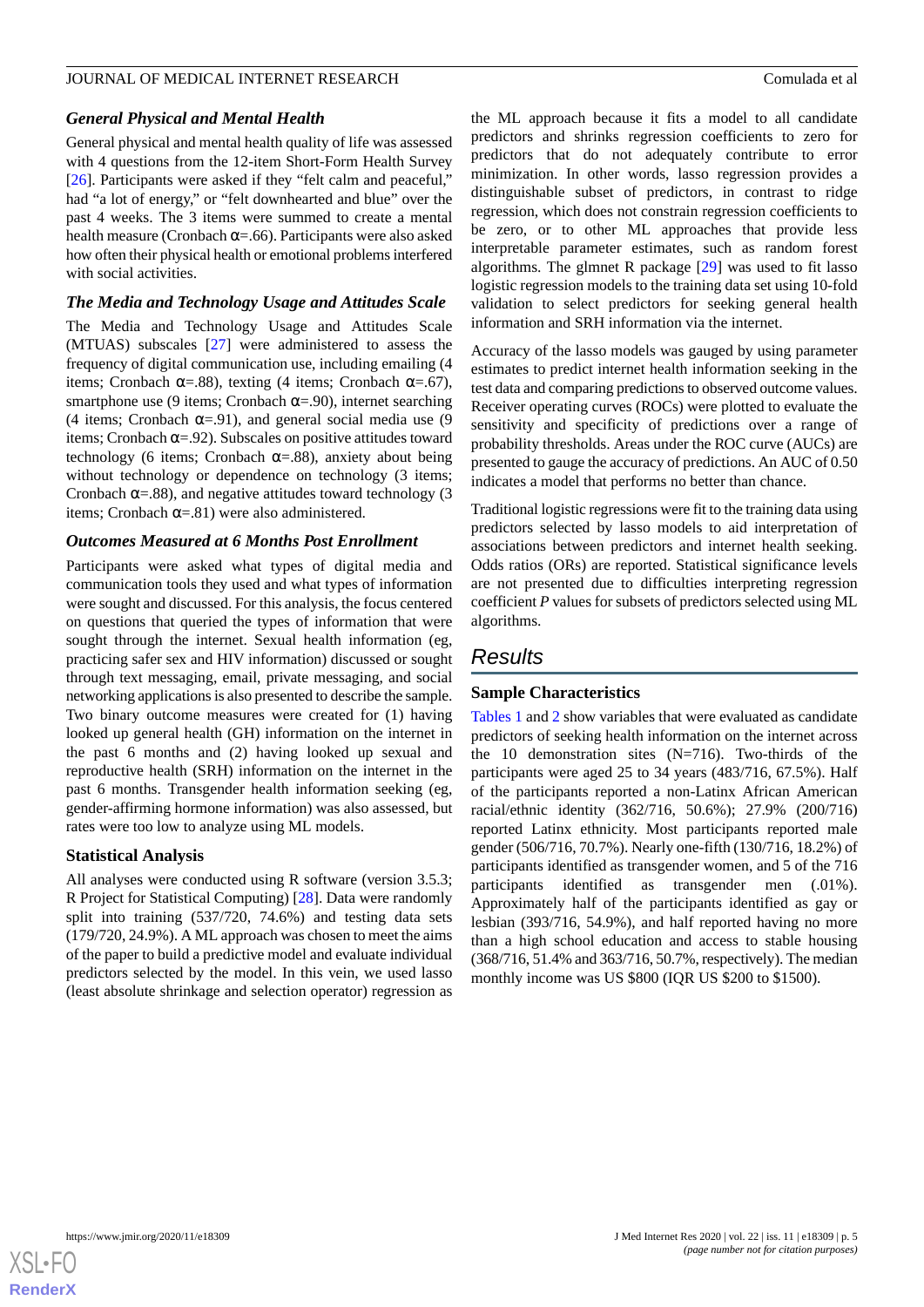<span id="page-7-0"></span>**Table 1.** Sociodemographic and HIV-related health care measures entered into lasso models as internet health-seeking predictors.

| Characteristic                            | Values         |
|-------------------------------------------|----------------|
| Site, $n$ $(\%)$                          |                |
| Chicago                                   | 84 (11.7)      |
| Cleveland                                 | 82 (11.5)      |
| Corpus Christi                            | 86 (12.0)      |
| Hershey                                   | 36(5.0)        |
| Los Angeles                               | 110(15.4)      |
| New York                                  | 30(4.2)        |
| Philadelphia                              | 28(3.9)        |
| St Louis                                  | 84 (11.7)      |
| San Francisco                             | 88 (12.3)      |
| Winston-Salem                             | 88 (12.3)      |
| Age group (years), n (%)                  |                |
| 18-24                                     | 233 (32.5)     |
| 25-34                                     | 483 (67.5)     |
| Race/ethnicity, n (%)                     |                |
| Latinx                                    | 200 (27.9)     |
| Non-Latinx African American               | 362 (50.6)     |
| Non-Latinx White                          | 121 (16.9)     |
| Other racial/ethnic identity              | 33(4.6)        |
| Gender identity, n (%)                    |                |
| Male (ie, cisgender man)                  | 506 (70.7)     |
| Female (ie, cisgender woman)              | 57(8.0)        |
| Transgender-identified                    | 135 (18.9)     |
| Other gender identity                     | 18(2.5)        |
| Sexual orientation, n (%)                 |                |
| Straight                                  | 168 (23.5)     |
| Gay or lesbian                            | 393 (54.9)     |
| Bisexual                                  | 99 (13.8)      |
| Other sexual orientation                  | 56(7.8)        |
| Education, n (%)                          |                |
| High school/ $GEDa$ or less               | 368 (51.4)     |
| Some college education                    | 220 (30.7)     |
| College degree or trade certification     | 128 (17.9)     |
| Current residence, n (%)                  |                |
| Stable housing                            | 363 (50.7)     |
| Unstable housing <sup>b</sup>             | 353 (49.3)     |
| Monthly income, median (IQR) <sup>c</sup> | 800 (200-1500) |
| Health insurance status, n (%)            |                |
| Insured                                   | 489 (68.3)     |
| Not insured or don't know                 | 227 (31.7)     |
| HIV diagnosis, n (%)                      |                |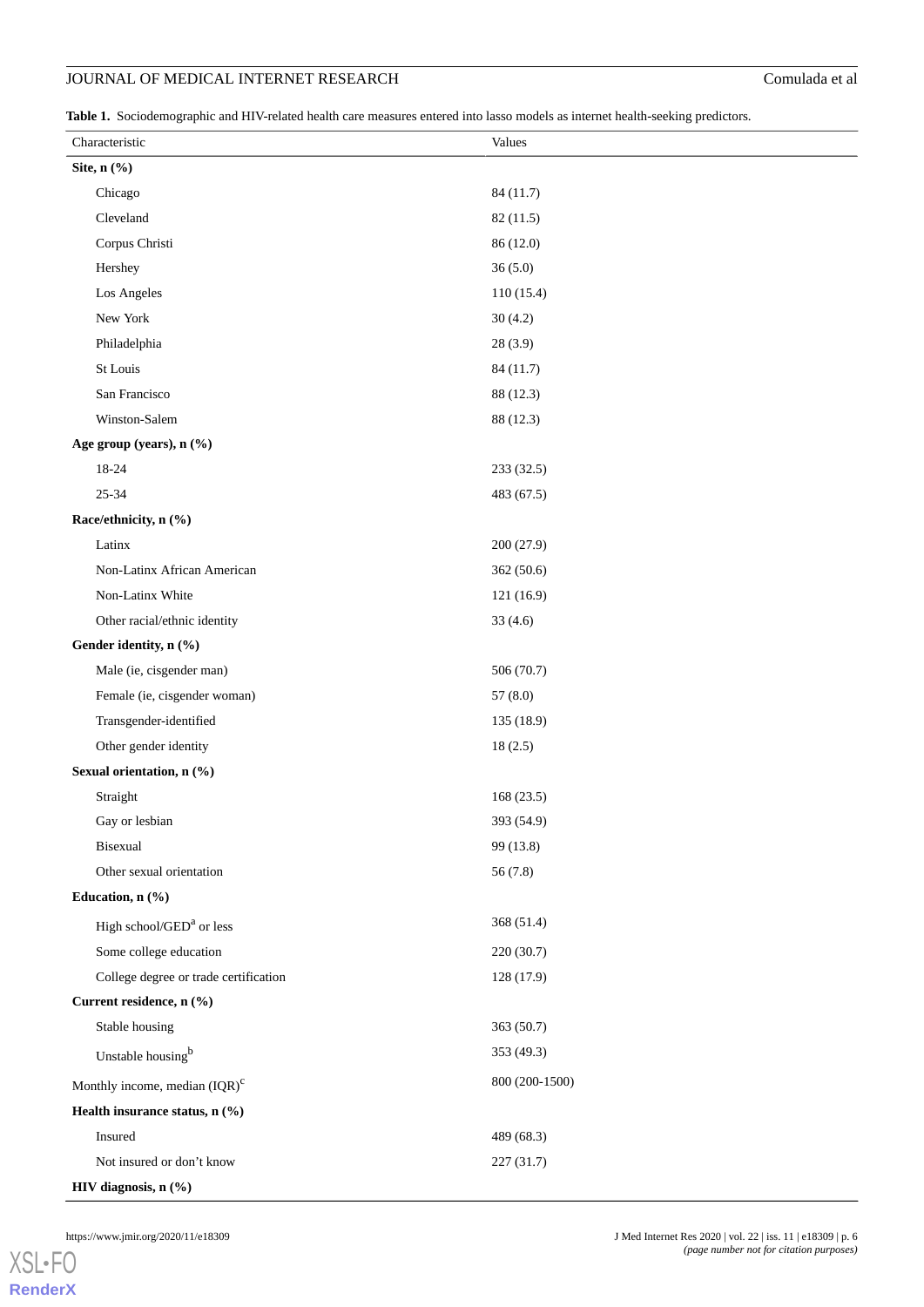| Characteristic                                      | Values     |
|-----------------------------------------------------|------------|
| Within past 12 months                               | 229(32.0)  |
| $>12$ months                                        | 483 (67.5) |
| Don't know                                          | 4(0.6)     |
| $ART^d$ adherence, n $(\%)$                         |            |
| High                                                | 362(50.6)  |
| Neutral                                             | 67(9.4)    |
| Low                                                 | 57(40.1)   |
| Not on ART                                          | 230(32.1)  |
| Viral suppression <sup>e</sup> , $n$ (%)            | 270(42.3)  |
| Recent doctor's office visit <sup>f</sup> , $n$ (%) | 557 (86.9) |
| Youth health engagement, mean (SD)                  |            |
| Health access literacy $(1-16^g)$                   | 12.0(3.5)  |
| Health self-efficacy $(2-20^8)$                     | 16.8(4.0)  |
| Provider empathy $(10-50g)$ , mean (SD)             | 42.6(9.8)  |

<sup>a</sup>GED: general education development.

<sup>b</sup>Unstably housed group includes 6 participants who reported being hospitalized or in prison.

 $\textdegree$ N=655 due to "don't know/not sure" responses.

<sup>d</sup>ART: antiretroviral therapy.

<sup>e</sup>Viral suppression information obtained from medical chart data (N=638).

 ${}^f$ HIV doctor's visit information obtained from medical chart data (N=641).

<sup>g</sup>Minimum and maximum values for scales are shown in parentheses.

Two-thirds of the participants reported being diagnosed with HIV for over a year (483/716, 67.5%) and having health insurance (489/716, 68.3%). Based on medical chart data, most participants had visited a doctor's office for HIV in the past 6 months (557/641, 86.9%), but less than half of the participants were virally suppressed (270/641, 42.1%). Most participants disclosed their HIV status to someone (654/716, 91.3%), including partners (444/716, 62.0%) and friends or family (551/716, 77.0%). Two-thirds of the participants drank alcohol (490/716, 68.4%) and a little over half used marijuana (422/716, 58.9%) and tobacco (373/716, 52.1%) within the past 6 months. Less than half of the participants reported using other noninjected substances (320/716, 44.7%). Most participants used alcohol or at least one noninjectable substance within the

past 6 months (598/716, 83.5%). A total of 16.2% (115/711) of the participants reported injection drug use.

Almost a third of the participants reported searching for GH topics on the internet over the past 6 months (211/716, 29.5%), followed by SRH information (155/716, 21.6%). In regard to discussing or seeking SRH through other digital communication tools, rates were 20.0% (143/716) for text messaging, 10.2% (73/716) for email, 8.7% (62/716) for social networking apps (eg, Facebook or Instagram), and 7.8% (56/716) for private messaging. Nearly a quarter of transgender participants reported searching for transgender-specific topics (36/135, 26.7%), including hormone therapy (30/135, 22.2%) and surgeries (24/135, 17.8%).

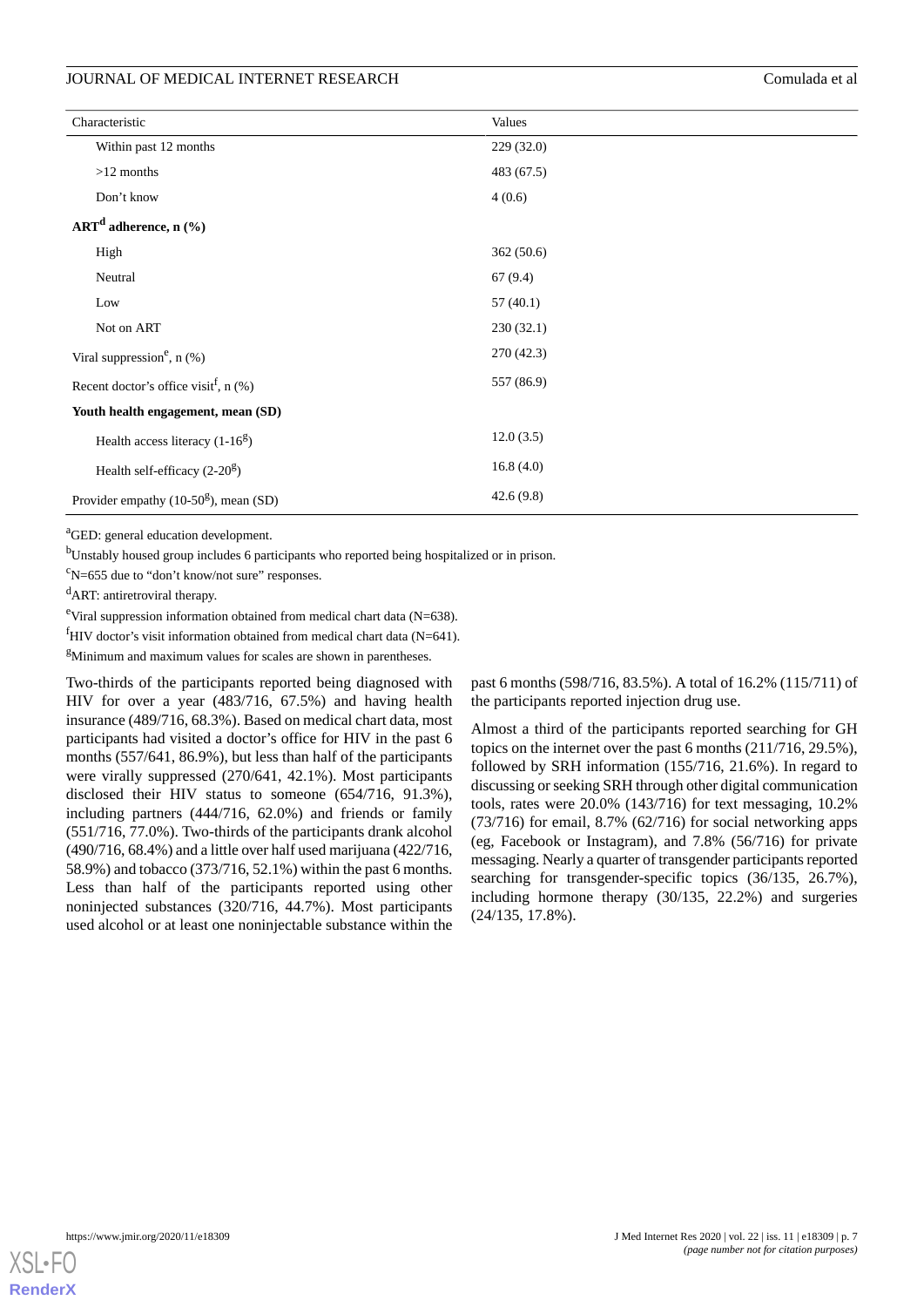<span id="page-9-0"></span>**Table 2.** Substance use, HIV-related disclosure and stigma, physical and mental health, and Media and Technology Usage and Attitudes Scale measures entered into lasso models as internet health-seeking predictors.

| Characteristic                                                    | Values      |
|-------------------------------------------------------------------|-------------|
| Recent substance use, n (%)                                       |             |
| Alcohol                                                           | 490 (68.4)  |
| Tobacco                                                           | 373 (52.1)  |
| Marijuana                                                         | 422 (58.9)  |
| Other noninjected drugs                                           | 320(44.7)   |
| Lifetime injection drug use <sup><math>a</math></sup> , n $(\% )$ | 115(16.2)   |
| HIV status disclosure, n (%)                                      | 654 (91.3)  |
| HIV-related stigma $(10-40b)$ , mean (SD)                         | 24.5(7.5)   |
| Perceived social support $(0-30b)$ , mean (SD)                    | 21.0(7.7)   |
| Physical and mental health, mean (SD)                             |             |
| Mental health $(3-18^b)$                                          | 9.4(3.6)    |
| Mental and physical health $(1-6^b)$                              | 4.0(1.7)    |
| MTUAS <sup>c</sup> , mean (SD)                                    |             |
| Email usage $(0-36^b)$                                            | 19.8(11.0)  |
| Text messaging $(0-27^b)$                                         | 21.4(6.0)   |
| Smartphone usage $(0-81b)$                                        | 62.1(18.3)  |
| Internet searching $(0-81b)$                                      | 27.2(9.8)   |
| General social media usage $(0-81b)$                              | 49.1 (25.0) |
| Positive technology attitudes $(6-30b)$                           | 24.0(5.1)   |
| Anxiety without or dependent on technology $(3-15^b)$             | 10.9(3.4)   |
| Negative technology attitudes $(3-15^b)$                          | 9.4(3.1)    |

 $a$ N=711 for injected drugs due to refusal responses.

bMinimum and maximum values for scales shown in parentheses.

<sup>c</sup>MTUAS: Media and Technology Usage and Attitudes Scale.

# **Predictors of Internet Health Information Seeking**

[Figure 2](#page-10-0) shows the ROCs for lasso-based predictions of GH and SRH information seeking in the test data. Curves above the 45° line indicate a degree of predictability beyond chance. AUCs for lasso models fit to GH information–seeking and SRH information–seeking outcomes are 0.76 and 0.73, respectively. To aid interpretation, we describe the accuracy of the model for a probability threshold of 0.50, where we classified participants as having searched the internet for health information if the predicted probability was greater than 0.50. A total of 32.4% (58/179) of the participants in the test data sought GH information on the internet. We correctly classified 16 as having sought GH information and correctly classified 112 of the 121 participants who did not seek GH information. Based on a 0.50 threshold, the accuracy of the GH model was  $(16 + 112) / 179$ 

 $= 71.5\%$ . Using the same formula, the accuracy of the SRH model at the 0.50 threshold was 70%.

[Table 3](#page-10-1) and [4](#page-11-0) show ORs from logistic models fit to internet GH information–seeking and SRH information–seeking outcomes. Covariates are predictors selected from each lasso model. Mostly consistent with our hypotheses, having a high school degree or less was associated with lower odds of seeking GH and SRH information on the internet relative to having a higher degree (OR 0.49 and 0.68, respectively). Reporting high monthly income was associated with higher odds of seeking SRH information on the internet relative to no, low, or unreported monthly income. In a contradictory fashion, reporting low monthly income was associated with lower odds of seeking SRH information on the internet relative to no or unreported monthly income (OR 0.59). Participants reporting recent use of alcohol, tobacco, and marijuana had higher odds of seeking GH and SRH information (OR 1.29-1.70).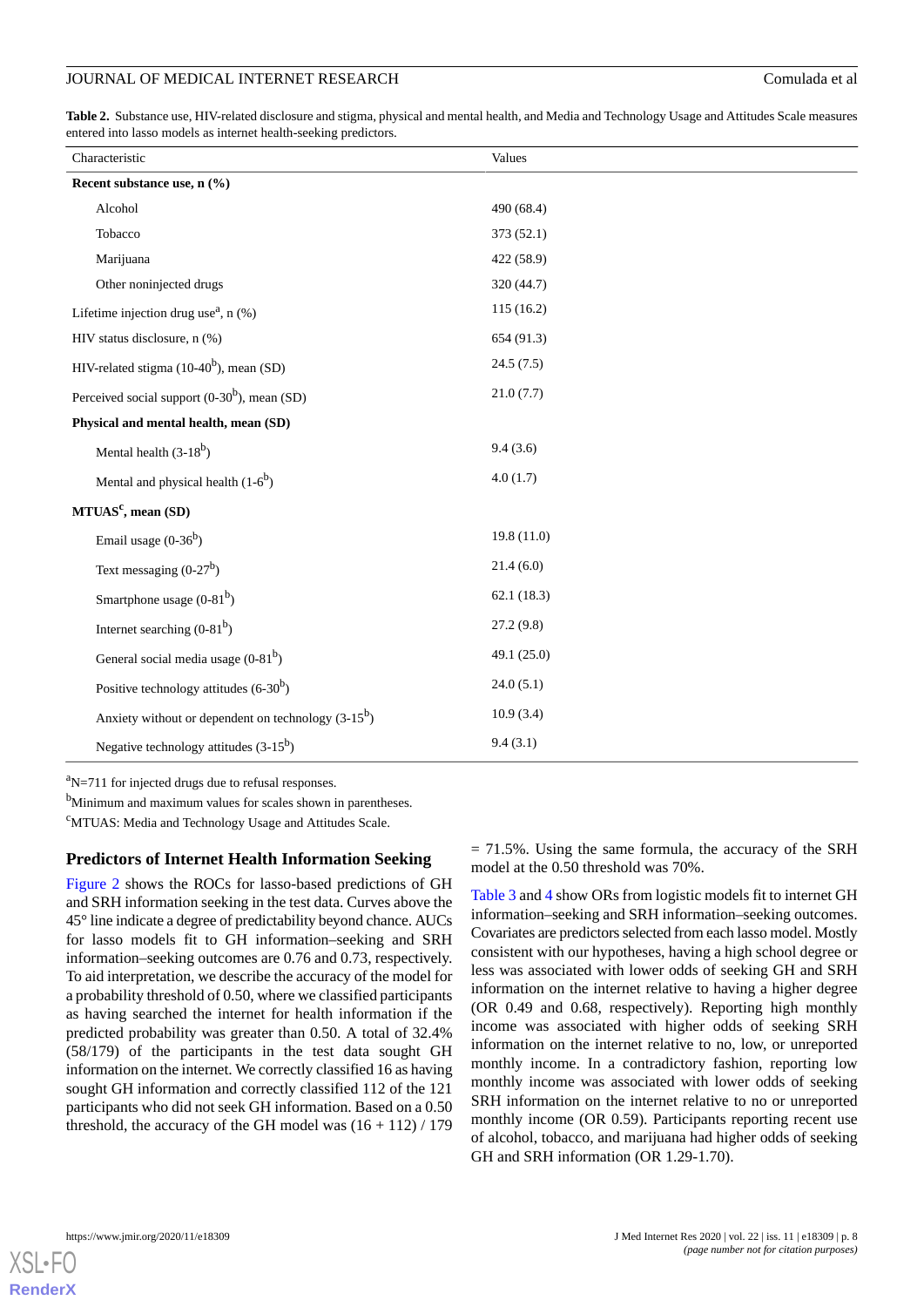# JOURNAL OF MEDICAL INTERNET RESEARCH COMULAGE COMULAGE AT A COMULAGE AT A COMULAGE AT A COMULAGE AT A COMULAGE AT A COMULAGE AT A COMULAGE AT A COMULAGE AT A COMULAGE AT A COMULAGE AT A COMULAGE AT A COMULAGE AT A COMULAGE

<span id="page-10-0"></span>Figure 2. Receiver operating curves showing performance of lasso-selected predictors to predict general health information (left) and sexual and reproductive health information seeking (right) for different probability thresholds. Lasso: least absolute shrinkage and selection operator.



<span id="page-10-1"></span>Table 3. Odds ratios from logistic regressions of general health information seeking through the internet over the past 6 months. Predictors were selected by lasso regression models.

| Predictor                                                       | OR <sup>a</sup> |
|-----------------------------------------------------------------|-----------------|
| Gender                                                          |                 |
| Male                                                            | 1.19            |
| Transgender-identified                                          | 0.41            |
| Female (cisgender woman) or other <sup>b</sup>                  | $N/A^c$         |
| <b>Education</b>                                                |                 |
| High school or less                                             | 0.49            |
| Some college, college degree, or trade certificate <sup>b</sup> | N/A             |
| <b>Monthly income</b>                                           |                 |
| Low (under median)                                              | 0.66            |
| None, don't know, or high (median or above)                     | N/A             |
| $ARTd$ adherence                                                |                 |
| High                                                            | 1.62            |
| Not using, low, or neutral                                      | N/A             |
| Substance use <sup>e</sup>                                      |                 |
| Alcohol                                                         | 1.47            |
| Tobacco                                                         | 1.36            |
| Marijuana                                                       | 1.45            |

<sup>a</sup>OR: odds ratio.

b<sub>Reference category.</sub>

<sup>c</sup>N/A: not applicable.

<sup>d</sup>ART: antiretroviral therapy.

<sup>e</sup>Reference category was none for each substance.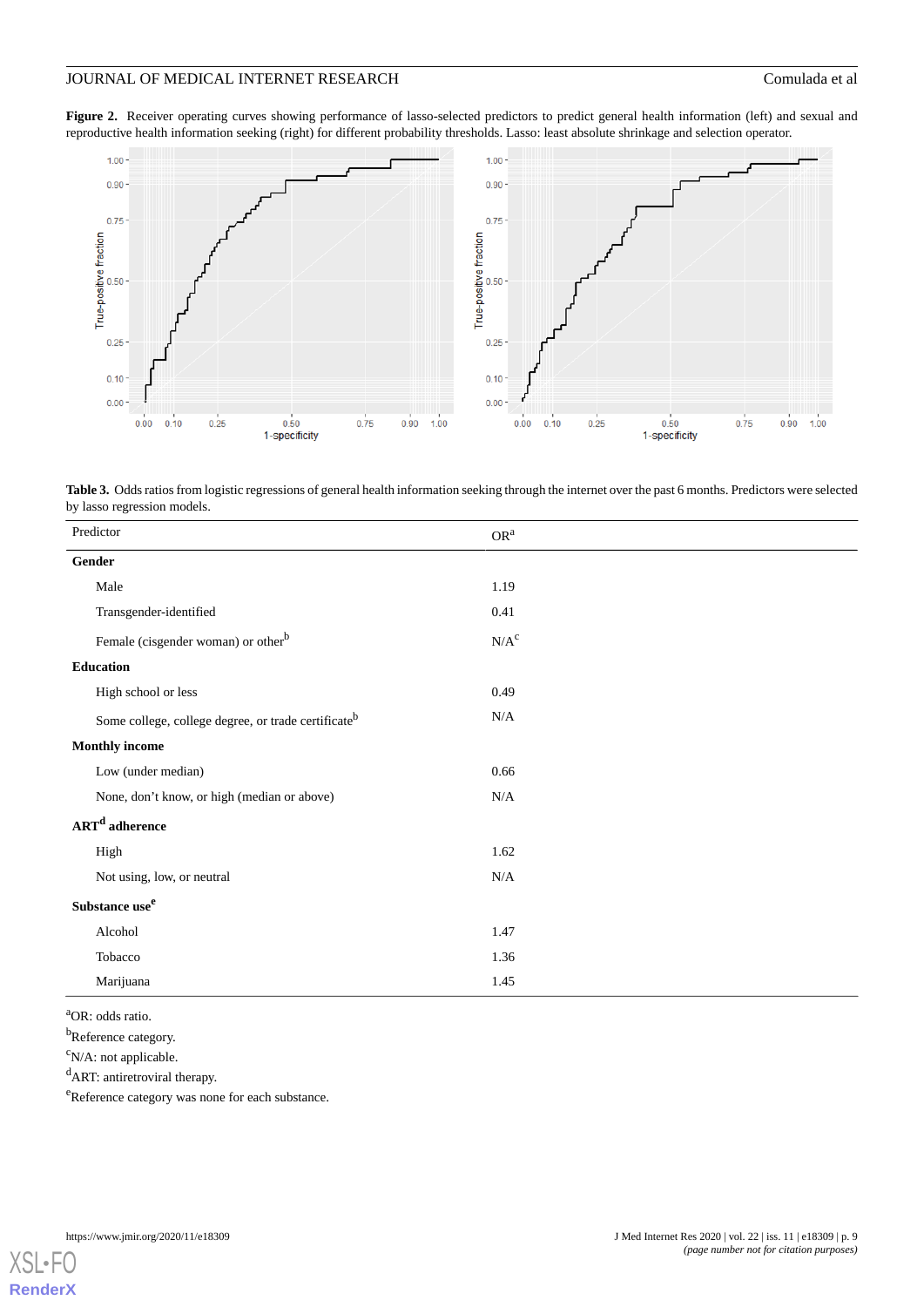<span id="page-11-0"></span>**Table 4.** Odds ratios from logistic regressions of sexual and reproductive health information seeking through the internet over the past 6 months. Predictors were selected by lasso regression models.

| Predictor                                        | OR <sup>a</sup>  |
|--------------------------------------------------|------------------|
| Gender                                           |                  |
| Male                                             | 1.26             |
| Transgender-identified                           | 0.50             |
| Female (cisgender woman) or other <sup>b</sup>   | N/A <sup>c</sup> |
| <b>Sexual orientation</b>                        |                  |
| Other                                            | 2.48             |
| Straight, gay, lesbian, or bisexual <sup>b</sup> | N/A              |
| Race/ethnicity                                   |                  |
| White                                            | 1.68             |
| Latinx, non-Latinx, Black, or Other <sup>b</sup> | $\rm N/A$        |
| <b>Education</b>                                 |                  |
| High school or less                              | 0.68             |
| College degree or trade certificate              | 1.45             |
| Some college <sup>b</sup>                        | N/A              |
| <b>Monthly income</b>                            |                  |
| Low (under median)                               | 0.59             |
| High (median or above)                           | 1.18             |
| None or don't know <sup>b</sup>                  | $\rm N/A$        |
| $ARTd$ adherence                                 |                  |
| High                                             | 1.51             |
| Not using, low, or neutral <sup>b</sup>          | $\rm N/A$        |
| Substance use <sup>e</sup>                       |                  |
| Alcohol                                          | 1.29             |
| Tobacco                                          | 1.62             |
| Marijuana                                        | 1.70             |

<sup>a</sup>OR: odds ratio.

b<sub>Reference category.</sub>

 $\rm^c$ N/A: not applicable.

<sup>d</sup>ART: antiretroviral therapy.

<sup>e</sup>Reference category was none for each substance.

Self-reported high ART adherence was associated with higher odds of seeking GH and SRH information versus low adherence or not being on ART (OR 1.62 and 1.51, respectively). White ethnicity was associated with higher odds of seeking SRH information versus other racial/ethnic groups (OR 1.68). Male gender identity was associated with higher odds of seeking GH and SRH information (OR 1.19 and 1.26, respectively) and transgender gender identity was associated with lower odds of seeking GH and SRH information (OR 0.41 and 0.50, respectively) relative to other gender identities. The odds of seeking SRH information online were approximately twice as high for those reporting "other" as their sexual orientation (ie,

excluding those identifying as gay, lesbian, bisexual, or straight) (OR 2.48).

# *Discussion*

## **Principal Findings**

This study is among the first to report internet health information–seeking behaviors among YALH. We found that a significant minority of YALH used the internet to find GH (211/716, 29.5%) and SRH information (155/716, 21.6%). The rates of technology use and health information seeking were similar in this population to previous reports of predominantly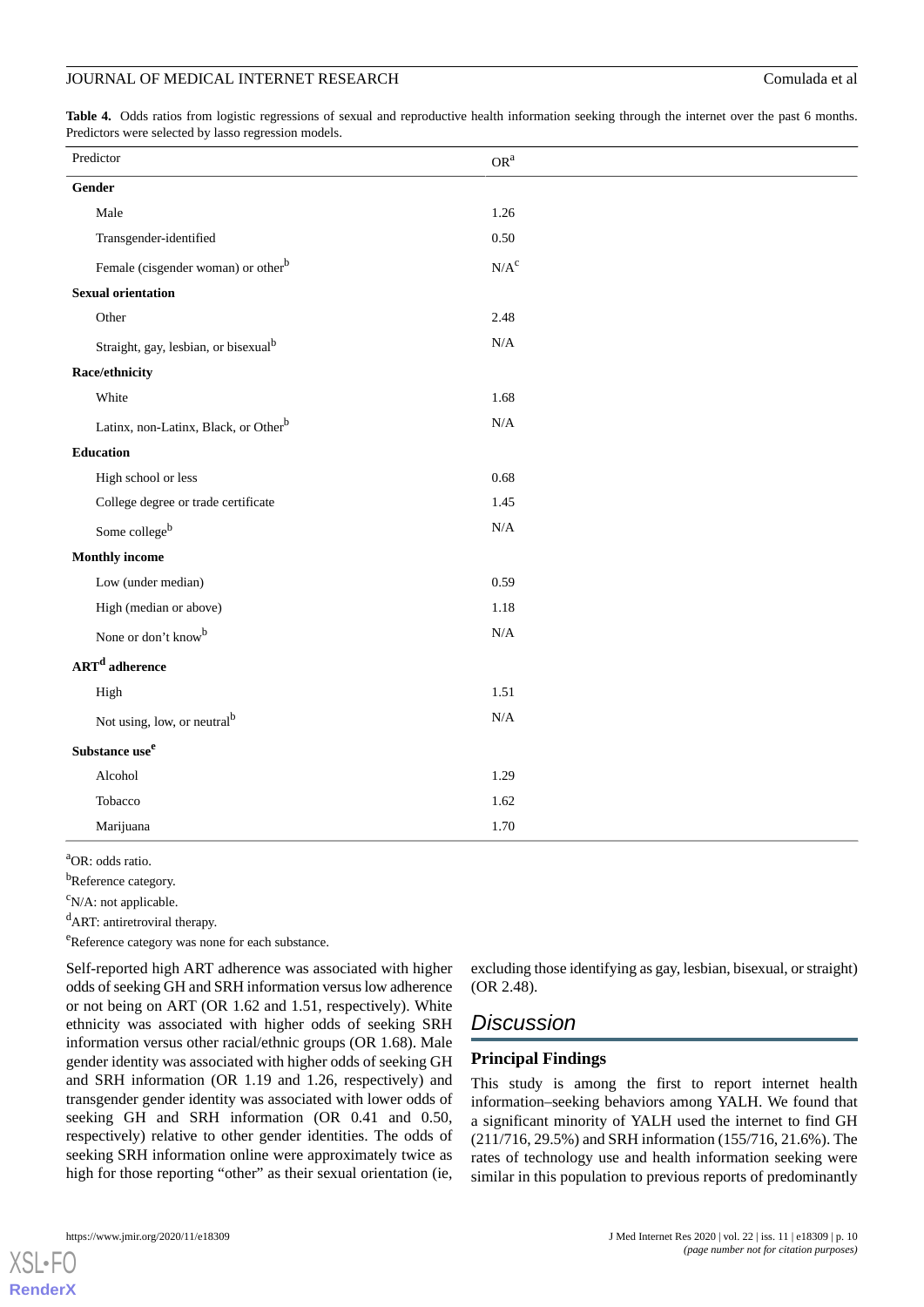racial/ethnic minority samples of homeless youth, who may face many similar challenges [\[30](#page-14-9)].

Patterns of seeking health information were associated with several demographic factors. As reported in the general population [[8\]](#page-13-7), YALH in this sample with higher socioeconomic status (ie, education, income) were more likely to go online to seek information regarding both GH and SRH. Interestingly, reporting a sexual orientation of "other" as opposed to gay, straight, or bisexual was also associated with increased SRH information seeking. This may reflect that adolescents and young adults who are exploring their sexuality may feel more comfortable finding health information online [[31\]](#page-14-10) as opposed to seeking health information from a person (eg, provider) due to perceived or enacted stigma in the health care setting [\[32](#page-14-11)].

Also consistent with general population findings [[2\]](#page-13-1), health-related information seeking in the sample was most likely to be directed toward GH topics, like diet and exercise. This focus likely stems from progress in HIV treatment and care [\[33](#page-14-12)] and highlights the importance of providers focusing on holistic health. Fewer YALH searched for SRH, most commonly to explore STI symptoms, testing, and treatment. Among transgender individuals (mostly transgender women), nearly a quarter searched for information about hormones, surgery, or other procedures. This is particularly important given poor access to gender-affirming services experienced by this population [[34\]](#page-14-13) and underscores the need for integration of gender-affirming care with HIV prevention and treatment services.

#### **Limitations**

Several study limitations should be noted. We attempted to engage young HIV-positive individuals who were struggling with adherence and engagement in care. However, this sample did not include those who are disengaged or lost to care, possibly due to syndemic health issues. This group may have very different internet health information–seeking patterns. It is also important to acknowledge that our sample was recruited to participate in digital HIV interventions, suggesting a higher proportion of YALH who seek health information on the internet than the general population of YALH. Further, while youth were recruited from 10 sites across the United States, regional differences in service options and HIV-related stigma may differentially affect YALH (ie, youth living in more rural areas). Region was not retained as a predictor in the final model, but

regional differences may not have been adequately captured by study site locations or the regional predictor variable that we created.

#### **Conclusions**

Despite these limitations, this is one of the first studies to address internet health information–seeking behaviors among a marginalized group of youth living with a chronic disease. High rates of internet use among YALH and nearly one-quarter of participants seeking health information online have important implications for clinicians and health educators working with YALH and other marginalized populations. Health care providers should receive training in how to engage in open discussions with patients about their technology use, the SRH topics they search for, and ways of ensuring the information being accessed online is reputable. These direct discussions may help reduce stigma and be particularly useful in supporting transitional age youth. Transitioning from pediatric to adult HIV care is commonly associated with poor retention in care [[35\]](#page-14-14); leveraging eHealth literacy support represents an opportunity to improve care outcomes during this period.

While measures related to eHealth literacy (ie, YEHS and MTUAS subscales) were not retained in models, interventions to build transactional eHealth literacy skills (ie, skills to locate and understand, exchange, evaluate, and apply health information [\[36](#page-14-15)]) among YALH may still strengthen their engagement in care and increase access to high-quality health information via trusted communication channels (eg, governmental organizations), even through social networking platforms [[37](#page-14-16)[,38](#page-14-17)]. Though user-generated health information content shared on social networking platforms may not be as accurate or trustworthy as scientific or governmental sources, there is value in social networking platforms and tools regarding reach and engagement. Widening disparities in the quality of health information online, particularly on popular social media, may compromise the adoption of these platforms by trusted creators of online health information. For example, though the CDC maintains accounts on legacy social media networks (eg, Instagram), newer technologies can quickly lure younger adults away from carefully crafted messaging. To meet this growing need for trustworthy health information online that serves YALH, creators of digital health information need to be innovative in developing strategies for meeting YALH where they are online.

#### **Acknowledgments**

This project is supported by the Health Resources and Services Administration of the US Department of Health and Human Services under grant number U90HA28859. WSC's time was also supported by the National Institute of Mental Health through the Center for HIV Identification, Prevention, and Treatment Services (CHIPTS; P30MH058107). The members of the Special Projects of National Significance Social Media Initiative Study Group are Ronald A Brooks, Dallas Swendeman, Janet J Myers, Warren S Comulada, Melissa Medich, Uyen H Kao, Thomas J Donohoe, Alison Johnson, Hillary Vallejo, Cathy J Reback, Kimberly Kisler, Kristen Keglovitz Baker, Reynaldo Cordova, Ann Avery, Cheryl A Smith, Mark Thompson, John Zurlo, Nadia L Dowshen, Helen Koenig, Erin C Wilson, Sean Arayasirikul, Scott D Rhodes, Amanda E Tanner, Katie Plax, and Jeffrey Glotfelty.

# **Conflicts of Interest**

None declared.

```
XS • FO
RenderX
```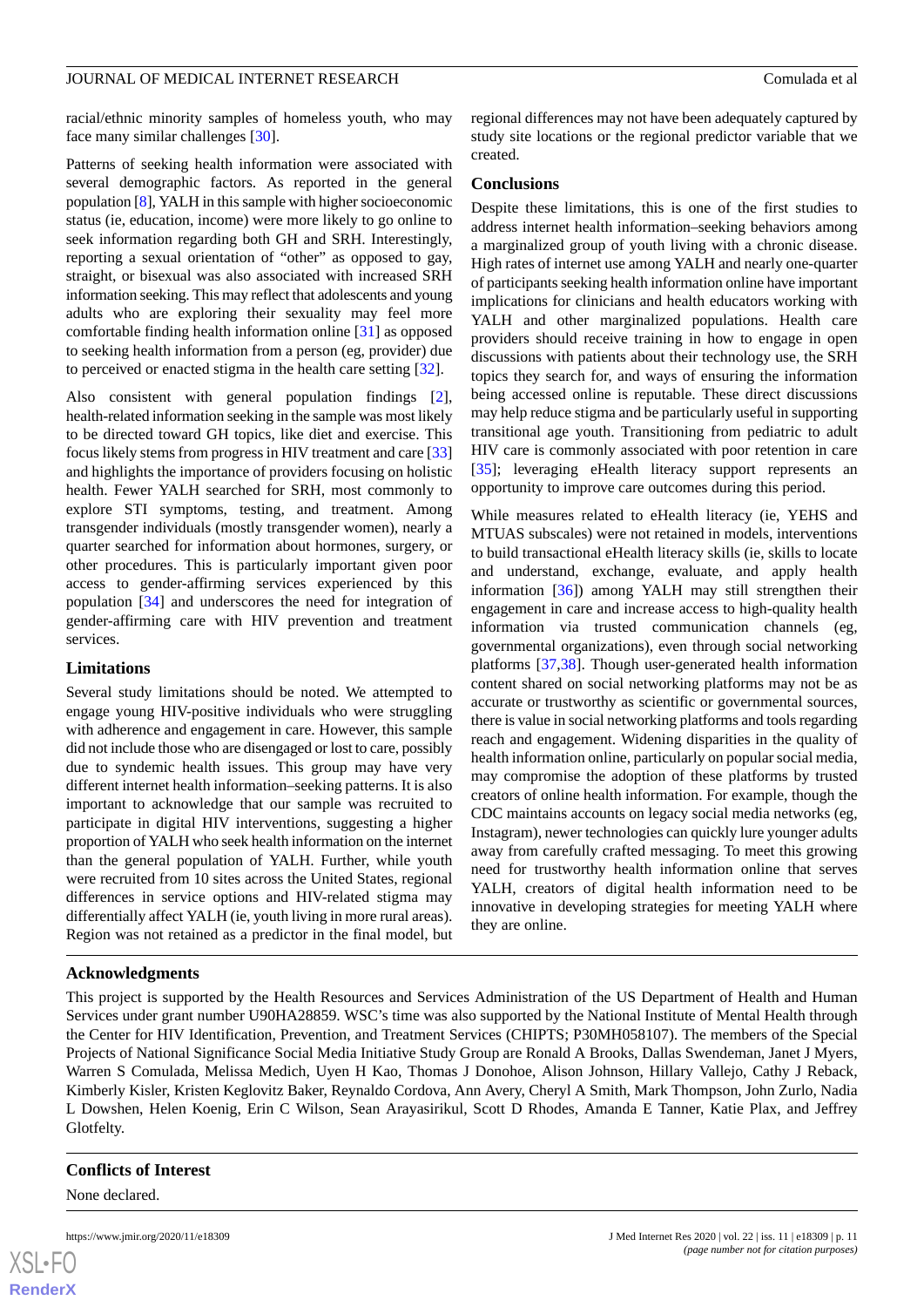# <span id="page-13-0"></span>**References**

- 1. Perrin A, Anderson M. Share of U.S. adults using social media, including Facebook, is mostly unchanged since 2018. Pew Research Center. URL: [https://www.pewresearch.org/fact-tank/2019/04/10/](https://www.pewresearch.org/fact-tank/2019/04/10/share-of-u-s-adults-using-social-media-including-facebook-is-mostly-unchanged-since-2018/) [share-of-u-s-adults-using-social-media-including-facebook-is-mostly-unchanged-since-2018/](https://www.pewresearch.org/fact-tank/2019/04/10/share-of-u-s-adults-using-social-media-including-facebook-is-mostly-unchanged-since-2018/) [accessed 2019-05-07] [[WebCite Cache ID 78C8HLwUK](http://www.webcitation.org/

                                            78C8HLwUK)]
- <span id="page-13-2"></span><span id="page-13-1"></span>2. Rideout V, Fox S, Trust W. Digital health practices, social media use, and mental well-being among teens and young adults in the US. Articles, Abstracts, and Reports 2018;1093:1-96.
- 3. Anderson M, Kumar M. Digital divide persists even as lower-income Americans make gains in tech adoption. Pew Research Center. URL: [https://www.pewresearch.org/fact-tank/2019/05/07/](https://www.pewresearch.org/fact-tank/2019/05/07/digital-divide-persists-even-as-lower-income-americans-make-gains-in-tech-adoption/) [digital-divide-persists-even-as-lower-income-americans-make-gains-in-tech-adoption/](https://www.pewresearch.org/fact-tank/2019/05/07/digital-divide-persists-even-as-lower-income-americans-make-gains-in-tech-adoption/) [accessed 2019-06-04] [[WebCite](http://www.webcitation.org/

                                            78t0IXLyH) [Cache ID 78t0IXLyH](http://www.webcitation.org/

                                            78t0IXLyH)]
- <span id="page-13-4"></span><span id="page-13-3"></span>4. Saberi P, Siedle-Khan R, Sheon N, Lightfoot M. The Use of Mobile Health Applications Among Youth and Young Adults Living with HIV: Focus Group Findings. AIDS Patient Care STDS 2016 Jun:30(6):254-260 [\[FREE Full text\]](http://europepmc.org/abstract/MED/27214751) [doi: [10.1089/apc.2016.0044\]](http://dx.doi.org/10.1089/apc.2016.0044) [Medline: [27214751](http://www.ncbi.nlm.nih.gov/entrez/query.fcgi?cmd=Retrieve&db=PubMed&list_uids=27214751&dopt=Abstract)]
- <span id="page-13-5"></span>5. Barman-Adhikari A, Rice E. Sexual Health Information Seeking Online Among Runaway and Homeless Youth. J Soc Social Work Res 2011 Jun;2(2):88-103 [[FREE Full text](http://europepmc.org/abstract/MED/22247795)] [doi: [10.5243/jsswr.2011.5](http://dx.doi.org/10.5243/jsswr.2011.5)] [Medline: [22247795](http://www.ncbi.nlm.nih.gov/entrez/query.fcgi?cmd=Retrieve&db=PubMed&list_uids=22247795&dopt=Abstract)]
- <span id="page-13-6"></span>6. Chou WYS, Oh A, Klein WMP. Addressing Health-Related Misinformation on Social Media. JAMA 2018 Dec 18;320(23):2417-2418. [doi: [10.1001/jama.2018.16865](http://dx.doi.org/10.1001/jama.2018.16865)] [Medline: [30428002\]](http://www.ncbi.nlm.nih.gov/entrez/query.fcgi?cmd=Retrieve&db=PubMed&list_uids=30428002&dopt=Abstract)
- <span id="page-13-7"></span>7. Gonzalez M, Sanders-Jackson A, Emory J. Online Health Information-Seeking Behavior and Confidence in Filling Out Online Forms Among Latinos: A Cross-Sectional Analysis of the California Health Interview Survey, 2011-2012. J Med Internet Res 2016 Jul 04;18(7):e184 [[FREE Full text](http://www.jmir.org/2016/7/e184/)] [doi: [10.2196/jmir.5065](http://dx.doi.org/10.2196/jmir.5065)] [Medline: [27377466](http://www.ncbi.nlm.nih.gov/entrez/query.fcgi?cmd=Retrieve&db=PubMed&list_uids=27377466&dopt=Abstract)]
- <span id="page-13-9"></span><span id="page-13-8"></span>8. Li J, Theng Y, Foo S. Predictors of online health information seeking behavior: Changes between 2002 and 2012. Health Informatics J 2016 Dec;22(4):804-814. [doi: [10.1177/1460458215595851](http://dx.doi.org/10.1177/1460458215595851)] [Medline: [26261218](http://www.ncbi.nlm.nih.gov/entrez/query.fcgi?cmd=Retrieve&db=PubMed&list_uids=26261218&dopt=Abstract)]
- 9. Jacobs W, Amuta AO, Jeon KC. Health information seeking in the digital age: An analysis of health information seeking behavior among US adults. Cogent Soc Sci 2017 Mar 13;3(1):1302785. [doi: [10.1080/23311886.2017.1302785](http://dx.doi.org/10.1080/23311886.2017.1302785)]
- <span id="page-13-10"></span>10. Kim SC, Shah DV, Namkoong K, McTavish FM, Gustafson DH. Predictors of Online Health Information Seeking Among Women with Breast Cancer: The Role of Social Support Perception and Emotional Well-Being. J Comput Mediat Commun 2013 Jan;18(2):98-118 [[FREE Full text](http://europepmc.org/abstract/MED/24634575)] [doi: [10.1111/jcc4.12002\]](http://dx.doi.org/10.1111/jcc4.12002) [Medline: [24634575\]](http://www.ncbi.nlm.nih.gov/entrez/query.fcgi?cmd=Retrieve&db=PubMed&list_uids=24634575&dopt=Abstract)
- <span id="page-13-11"></span>11. Kim SC, Shah DV, Namkoong K, McTavish FM, Gustafson DH. Predictors of Online Health Information Seeking Among Women with Breast Cancer: The Role of Social Support Perception and Emotional Well-Being. J Comput Mediat Commun 2013 Jan;18(2):98-118 [[FREE Full text](http://europepmc.org/abstract/MED/24634575)] [doi: [10.1111/jcc4.12002\]](http://dx.doi.org/10.1111/jcc4.12002) [Medline: [24634575\]](http://www.ncbi.nlm.nih.gov/entrez/query.fcgi?cmd=Retrieve&db=PubMed&list_uids=24634575&dopt=Abstract)
- <span id="page-13-12"></span>12. Nikoloudakis IA, Vandelanotte C, Rebar AL, Schoeppe S, Alley S, Duncan MJ, et al. Examining the Correlates of Online Health Information-Seeking Behavior Among Men Compared With Women. Am J Mens Health 2018 Sep;12(5):1358-1367 [[FREE Full text](http://europepmc.org/abstract/MED/27193765)] [doi: [10.1177/1557988316650625\]](http://dx.doi.org/10.1177/1557988316650625) [Medline: [27193765](http://www.ncbi.nlm.nih.gov/entrez/query.fcgi?cmd=Retrieve&db=PubMed&list_uids=27193765&dopt=Abstract)]
- <span id="page-13-14"></span><span id="page-13-13"></span>13. Mitchell KJ, Ybarra ML, Korchmaros JD, Kosciw JG. Accessing sexual health information online: use, motivations and consequences for youth with different sexual orientations. Health Educ Res 2014 Feb;29(1):147-157. [doi: [10.1093/her/cyt071\]](http://dx.doi.org/10.1093/her/cyt071) [Medline: [23861481](http://www.ncbi.nlm.nih.gov/entrez/query.fcgi?cmd=Retrieve&db=PubMed&list_uids=23861481&dopt=Abstract)]
- <span id="page-13-15"></span>14. Calvert JK, Aidala AA, West JH. An Ecological View of Internet Health Information Seeking Behavior Predictors: Findings from the CHAIN Study. Open AIDS J 2013;7:42-46 [\[FREE Full text\]](http://europepmc.org/abstract/MED/24222812) [doi: [10.2174/1874613601307010042](http://dx.doi.org/10.2174/1874613601307010042)] [Medline: [24222812](http://www.ncbi.nlm.nih.gov/entrez/query.fcgi?cmd=Retrieve&db=PubMed&list_uids=24222812&dopt=Abstract)]
- <span id="page-13-16"></span>15. Rao D, Frey S, Ramaiya M. eHealth for Stigma Reduction Efforts Designed to Improve Engagement in Care for People Living with HIV. Curr HIV/AIDS Rep 2018 Dec;15(6):397-402. [doi: [10.1007/s11904-018-0414-z\]](http://dx.doi.org/10.1007/s11904-018-0414-z) [Medline: [30232579](http://www.ncbi.nlm.nih.gov/entrez/query.fcgi?cmd=Retrieve&db=PubMed&list_uids=30232579&dopt=Abstract)]
- <span id="page-13-17"></span>16. DeHaan S, Kuper LE, Magee JC, Bigelow L, Mustanski BS. The interplay between online and offline explorations of identity, relationships, and sex: a mixed-methods study with LGBT youth. J Sex Res 2013;50(5):421-434. [doi: [10.1080/00224499.2012.661489\]](http://dx.doi.org/10.1080/00224499.2012.661489) [Medline: [22489658\]](http://www.ncbi.nlm.nih.gov/entrez/query.fcgi?cmd=Retrieve&db=PubMed&list_uids=22489658&dopt=Abstract)
- <span id="page-13-18"></span>17. Case DO, Given LM. Looking for information: a survey of research on information seeking, needs, and behavior. Bingley, UK: Emerald Group Publishing; 2016.
- <span id="page-13-19"></span>18. Niederdeppe J, Hornik RC, Kelly BJ, Frosch DL, Romantan A, Stevens RS, et al. Examining the dimensions of cancer-related information seeking and scanning behavior. Health Commun 2007;22(2):153-167. [doi: [10.1080/10410230701454189\]](http://dx.doi.org/10.1080/10410230701454189) [Medline: [17668995](http://www.ncbi.nlm.nih.gov/entrez/query.fcgi?cmd=Retrieve&db=PubMed&list_uids=17668995&dopt=Abstract)]
- 19. Medich M, Swendeman DT, Comulada WS, Kao UH, Myers JJ, Brooks RA, Special Projects Of National Significance Social Media Initiative Study Group. Promising Approaches for Engaging Youth and Young Adults Living with HIV in HIV Primary Care Using Social Media and Mobile Technology Interventions: Protocol for the SPNS Social Media Initiative. JMIR Res Protoc 2019 Jan 31;8(1):e10681 [[FREE Full text](https://www.researchprotocols.org/2019/1/e10681/)] [doi: [10.2196/10681\]](http://dx.doi.org/10.2196/10681) [Medline: [30702434](http://www.ncbi.nlm.nih.gov/entrez/query.fcgi?cmd=Retrieve&db=PubMed&list_uids=30702434&dopt=Abstract)]
- 20. Feldman BJ, Fredericksen RJ, Crane PK, Safren SA, Mugavero MJ, Willig JH, et al. Evaluation of the single-item self-rating adherence scale for use in routine clinical care of people living with HIV. AIDS Behav 2013 Jan;17(1):307-318 [[FREE](http://europepmc.org/abstract/MED/23108721) [Full text\]](http://europepmc.org/abstract/MED/23108721) [doi: [10.1007/s10461-012-0326-7](http://dx.doi.org/10.1007/s10461-012-0326-7)] [Medline: [23108721](http://www.ncbi.nlm.nih.gov/entrez/query.fcgi?cmd=Retrieve&db=PubMed&list_uids=23108721&dopt=Abstract)]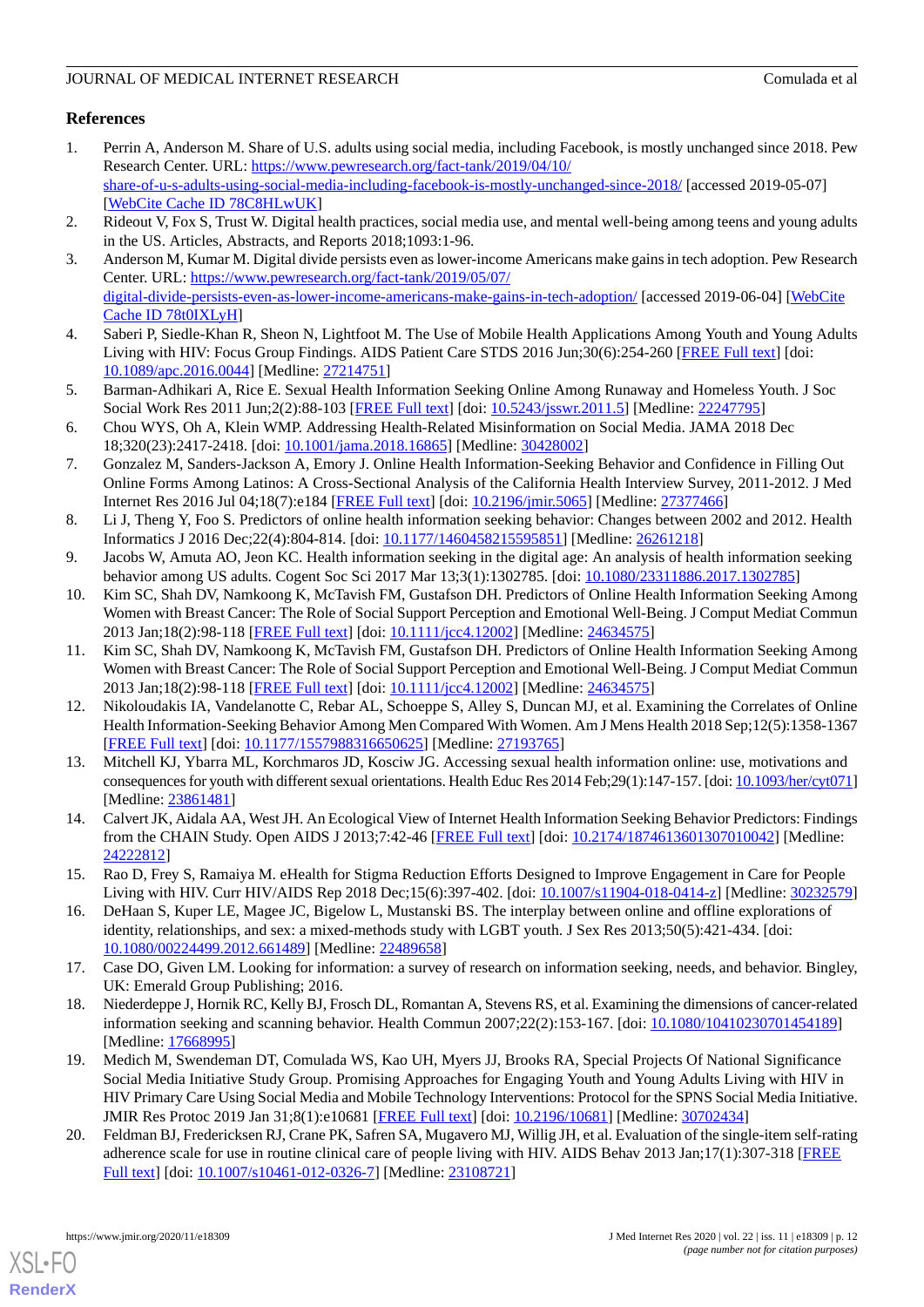- <span id="page-14-0"></span>21. Lu M, Safren SA, Skolnik PR, Rogers WH, Coady W, Hardy H, et al. Optimal recall period and response task for self-reported HIV medication adherence. AIDS Behav 2008 Jan;12(1):86-94. [doi: [10.1007/s10461-007-9261-4\]](http://dx.doi.org/10.1007/s10461-007-9261-4) [Medline: [17577653\]](http://www.ncbi.nlm.nih.gov/entrez/query.fcgi?cmd=Retrieve&db=PubMed&list_uids=17577653&dopt=Abstract)
- <span id="page-14-1"></span>22. Sebastian RA, Ramos MM, Stumbo S, McGrath J, Fairbrother G. Measuring youth health engagement: development of the youth engagement with health services survey. J Adolesc Health 2014 Sep;55(3):334-340. [doi: [10.1016/j.jadohealth.2014.02.008](http://dx.doi.org/10.1016/j.jadohealth.2014.02.008)] [Medline: [24709299](http://www.ncbi.nlm.nih.gov/entrez/query.fcgi?cmd=Retrieve&db=PubMed&list_uids=24709299&dopt=Abstract)]
- <span id="page-14-2"></span>23. Mercer SW, Maxwell M, Heaney D, Watt GC. The consultation and relational empathy (CARE) measure: development and preliminary validation and reliability of an empathy-based consultation process measure. Fam Pract 2004 Dec;21(6):699-705. [doi: [10.1093/fampra/cmh621](http://dx.doi.org/10.1093/fampra/cmh621)] [Medline: [15528286\]](http://www.ncbi.nlm.nih.gov/entrez/query.fcgi?cmd=Retrieve&db=PubMed&list_uids=15528286&dopt=Abstract)
- <span id="page-14-4"></span><span id="page-14-3"></span>24. Chesney M, Neilands T, Chambers D, Taylor JM, Folkman S. A validity and reliability study of the coping self-efficacy scale. Br J Health Psychol 2006 Sep;11(Pt 3):421-437 [\[FREE Full text\]](http://europepmc.org/abstract/MED/16870053) [doi: [10.1348/135910705X53155\]](http://dx.doi.org/10.1348/135910705X53155) [Medline: [16870053](http://www.ncbi.nlm.nih.gov/entrez/query.fcgi?cmd=Retrieve&db=PubMed&list_uids=16870053&dopt=Abstract)]
- <span id="page-14-5"></span>25. Wright K, Naar-King S, Lam P, Templin T, Frey M. Stigma scale revised: reliability and validity of a brief measure of stigma for HIV+ youth. J Adolesc Health 2007 Jan;40(1):96-98 [[FREE Full text\]](http://europepmc.org/abstract/MED/17185215) [doi: [10.1016/j.jadohealth.2006.08.001\]](http://dx.doi.org/10.1016/j.jadohealth.2006.08.001) [Medline: [17185215](http://www.ncbi.nlm.nih.gov/entrez/query.fcgi?cmd=Retrieve&db=PubMed&list_uids=17185215&dopt=Abstract)]
- <span id="page-14-6"></span>26. Ware J, Kosinski M, Keller SD. A 12-Item Short-Form Health Survey: construction of scales and preliminary tests of reliability and validity. Med Care 1996 Mar;34(3):220-233. [doi: [10.1097/00005650-199603000-00003](http://dx.doi.org/10.1097/00005650-199603000-00003)] [Medline: [8628042\]](http://www.ncbi.nlm.nih.gov/entrez/query.fcgi?cmd=Retrieve&db=PubMed&list_uids=8628042&dopt=Abstract)
- <span id="page-14-7"></span>27. Rosen LD, Whaling K, Carrier LM, Cheever NA, Rokkum J. The Media and Technology Usage and Attitudes Scale: An empirical investigation. Comput Human Behav 2013 Nov 01:29(6):2501-2511 [[FREE Full text](http://europepmc.org/abstract/MED/25722534)] [doi: [10.1016/j.chb.2013.06.006\]](http://dx.doi.org/10.1016/j.chb.2013.06.006) [Medline: [25722534](http://www.ncbi.nlm.nih.gov/entrez/query.fcgi?cmd=Retrieve&db=PubMed&list_uids=25722534&dopt=Abstract)]
- <span id="page-14-8"></span>28. A language and environment for statistical computing. R Foundation for Statistical Computing. URL: [https://www.](https://www.R-project.org/) [R-project.org/](https://www.R-project.org/) [accessed 2020-10-16]
- <span id="page-14-9"></span>29. Friedman J, Hastie T, Tibshirani R. Regularization Paths for Generalized Linear Models via Coordinate Descent. J Stat Softw 2010;33(1):1-22 [\[FREE Full text\]](http://europepmc.org/abstract/MED/20808728) [Medline: [20808728](http://www.ncbi.nlm.nih.gov/entrez/query.fcgi?cmd=Retrieve&db=PubMed&list_uids=20808728&dopt=Abstract)]
- <span id="page-14-10"></span>30. VonHoltz LAH, Frasso R, Golinkoff JM, Lozano AJ, Hanlon A, Dowshen N. Internet and Social Media Access Among Youth Experiencing Homelessness: Mixed-Methods Study. J Med Internet Res 2018 May 22;20(5):e184 [\[FREE Full text](https://www.jmir.org/2018/5/e184/)] [doi: [10.2196/jmir.9306\]](http://dx.doi.org/10.2196/jmir.9306) [Medline: [29789281\]](http://www.ncbi.nlm.nih.gov/entrez/query.fcgi?cmd=Retrieve&db=PubMed&list_uids=29789281&dopt=Abstract)
- <span id="page-14-11"></span>31. Steinke J, Root-Bowman M, Estabrook S, Levine DS, Kantor LM. Meeting the Needs of Sexual and Gender Minority Youth: Formative Research on Potential Digital Health Interventions. J Adolesc Health 2017 May;60(5):541-548 [[FREE](https://linkinghub.elsevier.com/retrieve/pii/S1054-139X(16)30876-X) [Full text\]](https://linkinghub.elsevier.com/retrieve/pii/S1054-139X(16)30876-X) [doi: [10.1016/j.jadohealth.2016.11.023\]](http://dx.doi.org/10.1016/j.jadohealth.2016.11.023) [Medline: [28108088\]](http://www.ncbi.nlm.nih.gov/entrez/query.fcgi?cmd=Retrieve&db=PubMed&list_uids=28108088&dopt=Abstract)
- <span id="page-14-13"></span><span id="page-14-12"></span>32. Hadland SE, Yehia BR, Makadon HJ. Caring for Lesbian, Gay, Bisexual, Transgender, and Questioning Youth in Inclusive and Affirmative Environments. Pediatr Clin North Am 2016 Dec;63(6):955-969 [[FREE Full text](http://europepmc.org/abstract/MED/27865338)] [doi: [10.1016/j.pcl.2016.07.001\]](http://dx.doi.org/10.1016/j.pcl.2016.07.001) [Medline: [27865338\]](http://www.ncbi.nlm.nih.gov/entrez/query.fcgi?cmd=Retrieve&db=PubMed&list_uids=27865338&dopt=Abstract)
- <span id="page-14-14"></span>33. Katz IT, Maughan-Brown B. Improved life expectancy of people living with HIV: who is left behind? Lancet HIV 2017 Aug;4(8):e324-e326 [\[FREE Full text](https://linkinghub.elsevier.com/retrieve/pii/S2352-3018(17)30086-3)] [doi: [10.1016/S2352-3018\(17\)30086-3\]](http://dx.doi.org/10.1016/S2352-3018(17)30086-3) [Medline: [28501496\]](http://www.ncbi.nlm.nih.gov/entrez/query.fcgi?cmd=Retrieve&db=PubMed&list_uids=28501496&dopt=Abstract)
- <span id="page-14-15"></span>34. Padula WV, Baker K. Coverage for Gender-Affirming Care: Making Health Insurance Work for Transgender Americans. LGBT Health 2017 Aug;4(4):244-247. [doi: [10.1089/lgbt.2016.0099\]](http://dx.doi.org/10.1089/lgbt.2016.0099) [Medline: [28708447\]](http://www.ncbi.nlm.nih.gov/entrez/query.fcgi?cmd=Retrieve&db=PubMed&list_uids=28708447&dopt=Abstract)
- <span id="page-14-16"></span>35. Tanner AE, Philbin MM, Chambers BD, Ma A, Hussen S, Ware S, et al. Healthcare Transition for Youth Living With HIV: Outcomes from a Prospective Multi-site Study. J Adolesc Health 2018 Aug;63(2):157-165 [[FREE Full text](http://europepmc.org/abstract/MED/29887488)] [doi: [10.1016/j.jadohealth.2018.02.004](http://dx.doi.org/10.1016/j.jadohealth.2018.02.004)] [Medline: [29887488](http://www.ncbi.nlm.nih.gov/entrez/query.fcgi?cmd=Retrieve&db=PubMed&list_uids=29887488&dopt=Abstract)]
- <span id="page-14-17"></span>36. Paige SR, Stellefson M, Krieger JL, Anderson-Lewis C, Cheong J, Stopka C. Proposing a Transactional Model of eHealth Literacy: Concept Analysis. J Med Internet Res 2018 Oct 02;20(10):e10175 [[FREE Full text\]](https://www.jmir.org/2018/10/e10175/) [doi: [10.2196/10175\]](http://dx.doi.org/10.2196/10175) [Medline: [30279155](http://www.ncbi.nlm.nih.gov/entrez/query.fcgi?cmd=Retrieve&db=PubMed&list_uids=30279155&dopt=Abstract)]
- 37. Han H, Hong H, Starbird LE, Ge S, Ford AD, Renda S, et al. eHealth Literacy in People Living with HIV: Systematic Review. JMIR Public Health Surveill 2018 Sep 10;4(3):e64 [[FREE Full text](https://publichealth.jmir.org/2018/3/e64/)] [doi: [10.2196/publichealth.9687\]](http://dx.doi.org/10.2196/publichealth.9687) [Medline: [30201600](http://www.ncbi.nlm.nih.gov/entrez/query.fcgi?cmd=Retrieve&db=PubMed&list_uids=30201600&dopt=Abstract)]
- 38. Paige SR, Krieger JL, Stellefson ML. The Influence of eHealth Literacy on Perceived Trust in Online Health Communication Channels and Sources. J Health Commun 2017 Jan;22(1):53-65. [doi: [10.1080/10810730.2016.1250846\]](http://dx.doi.org/10.1080/10810730.2016.1250846) [Medline: [28001489\]](http://www.ncbi.nlm.nih.gov/entrez/query.fcgi?cmd=Retrieve&db=PubMed&list_uids=28001489&dopt=Abstract)

# **Abbreviations**

**ACASI:** audio computer-assisted self-interview **ART:** antiretroviral therapy **AUC:** areas under the receiver operating curve **GH:** general health **HHS:** US Department of health and Human Services. **ML:** machine learning **MTUAS:** Media and Technology Usage and Attitude Scale **OR:** odds ratio **ROC:** receiver operating curve